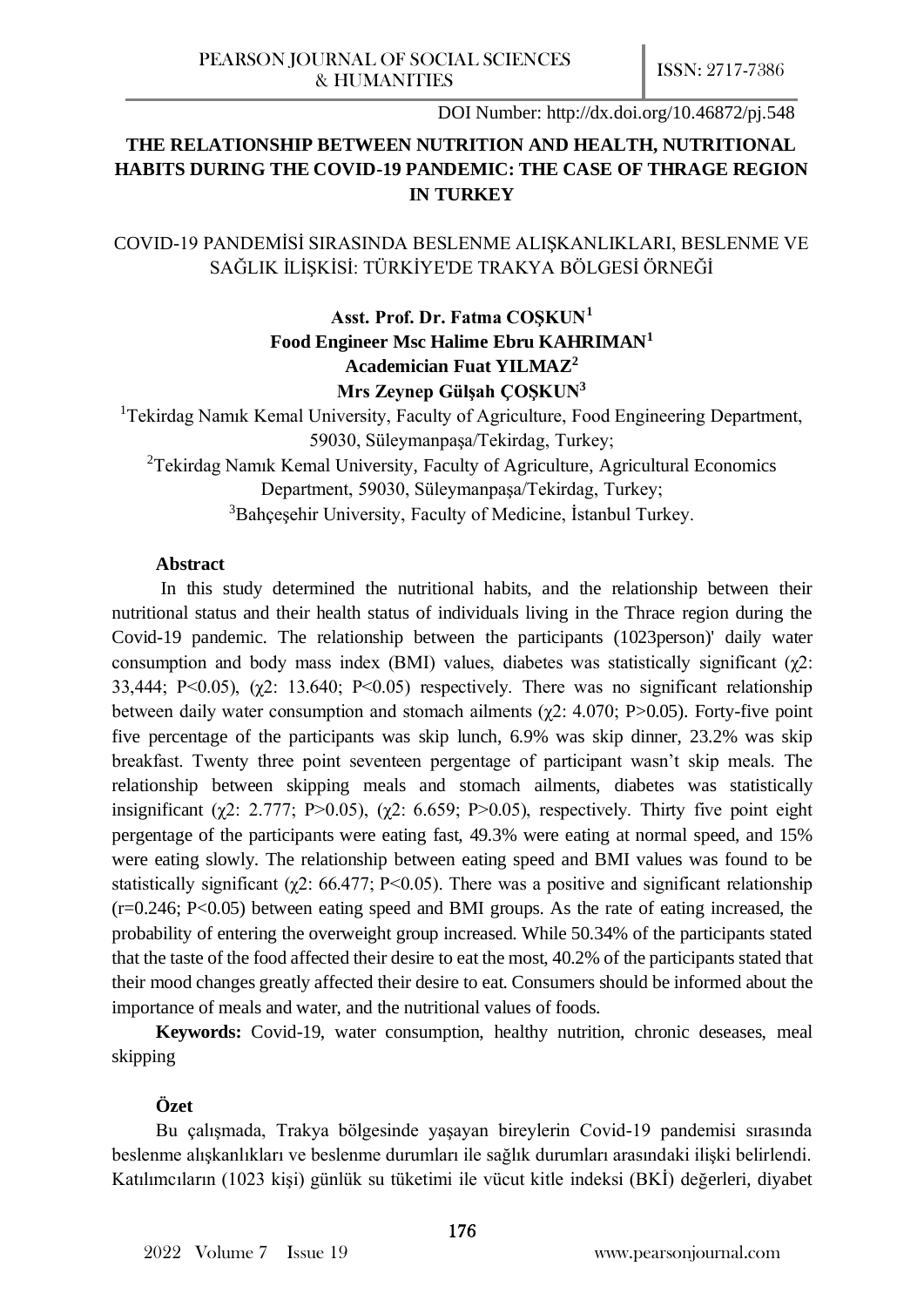arasındaki ilişki, istatistiksel olarak anlamlıydı (χ2: 33,444; P<0,05), (χ2: 13,640; P<0,05). Günlük su tüketimi ile mide rahatsızlıkları arasında anlamlı bir ilişki yoktu ( $\gamma$ 2: 4,070; P>0,05). Katılımcıların %45,5'i öğle yemeğini atlarken, %6,9'u akşam yemeğini, %23,2'si kahvaltısını atlıyordu. Katılımcıların %23,17 öğün atlamıyordu. Öğün atlama ile mide rahatsızlıkları, diyabet arasındaki ilişki istatistiksel olarak anlamsız bulundu (χ2: 2,777; P>0,05), (χ2: 6.659; P>0,05). Katılımcıların %35,8 hızlı, %49,3'ü normal hızda ve %15'i yavaş yemek yiyordu. Yeme hızı ile BKİ değerleri arasındaki ilişki istatistiksel olarak anlamlı bulundu (χ2: 66,477; P<0,05). Yeme hızı ile BKİ grupları arasında pozitif ve anlamlı bir ilişki (r=0,246; P<0,05) vardı. Yeme oranı arttıkça kilolu gruba girme olasılığı da arttı. Katılımcıların %50,34'ü yemek yeme isteğini en çok yemeğin tadının etkilediğini belirtirken, katılımcıların %40,2'si duygu durum değişikliklerinin yemek yeme isteklerini büyük ölçüde etkilediğini ifade etmiştir. Tüketiciler öğün ve suyun önemi ve gıdaların besin değerleri konusunda bilgilendirilmelidir.

**Anahtar kelimeler:** Covid-19, su tüketimi, sağlıklı beslenme, kronik hastalıklar, öğün atlama

## **1. INTRODUCTION**

The coronavirus disease 2019 (COVID-19), which emerged in Wuhan, China at the end of 2019 and spread rapidly to other countries, is a viral disease that threatens our health, reduces our quality of life, and causes us to change our habits in our daily life (Çulfa et al., 2021). Quarantine application, which is a protective method in reducing the spread of the virus along with a strong immune system, is extremely important in protection against Covid-19. The quarantine situation affects the emotional state of the individuals, and their emotional state affects the nutritional status. Increasing time spent at home, constantly listening and watching pandemic news, increasing anxiety, increasing the desire to consume food (especially carbohydrate foods) and decreasing physical activity can cause unwanted increases in body weight. In order to ensure weight control and to keep immunity strong, it is necessary to engage in the right behaviors in nutrition (Eskici, 2020). Various risk factors have been identified for the COVID-19. It has been reported that the presence of comorbidities such as hypertension, diabetes, cardiovascular diseases, advanced age and male gender are some risk factors. In addition to these risk factors, obesity and malnutrition are also known to significantly affect the mortality and morbidity of COVID-19 (Daziroglu et al., 2021).

The aim of this study is to determine the nutritional habits , and the relationship between their nutritional status and their health status of individuals living in the Thrace region during the Covid-19 pandemic.

# **2.MATERIALS AND METHODS**

The data of this study were collected in the first half of 2021. The participants of the research consist of individuals living in the Thrace region (Çanakkale, Edirne, İstanbul Europe, Kırklareli and Tekirdağ) in Turkey. Questionnaire technique, which is one of the quantitative data collection and analysis methods, was used in the research. The research data were obtained from both social networks (google docs form) and as a face-to-face surveys. Due to the Covid-19 pandemic, the face-to-face survey wasn't included much. Participants were allowed to start the survey after accepting the consent form in order to start the survey.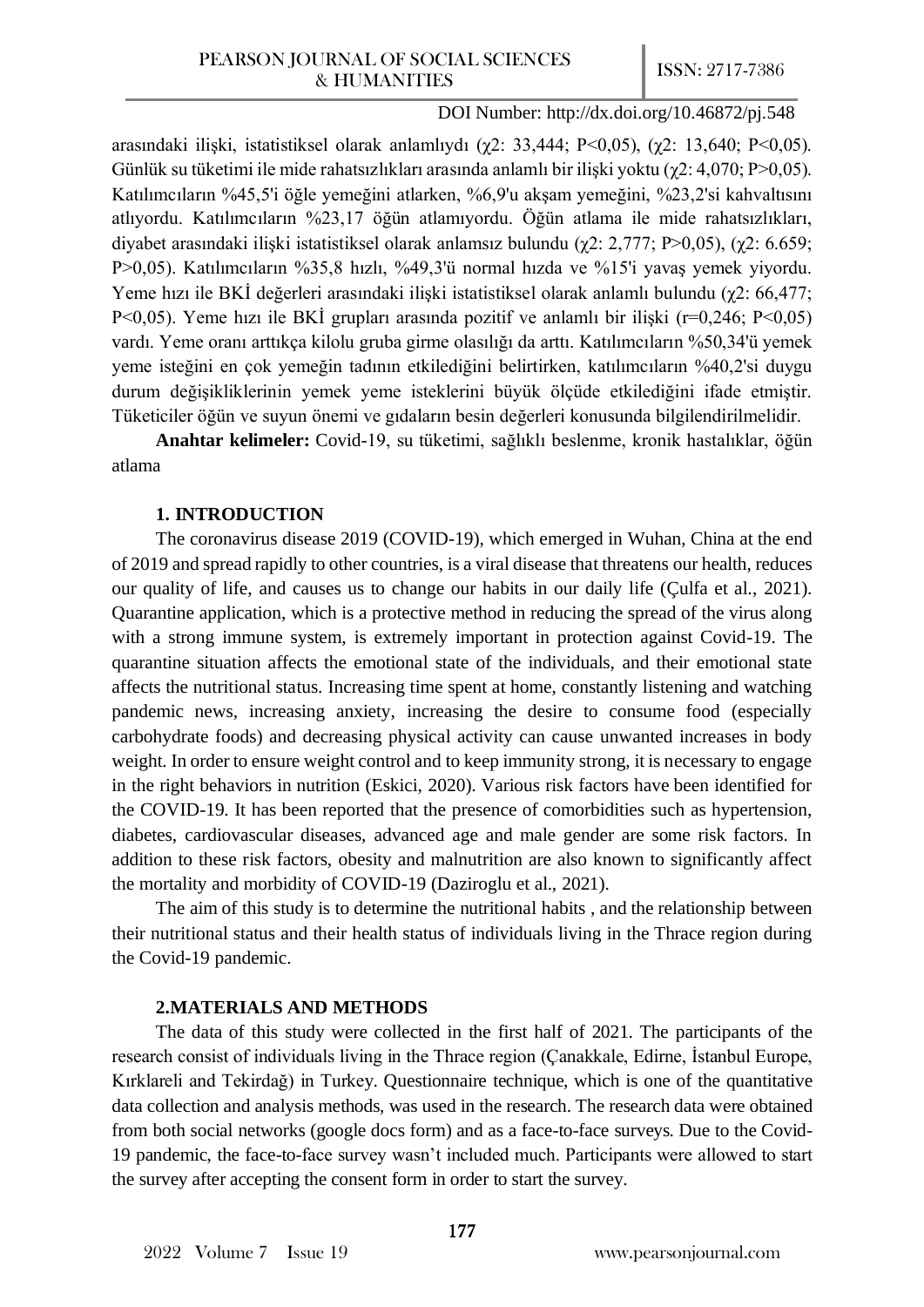The questionnaire was answered by 1023 participants aged 18 and over. Participants who answered the questionnaire were asked not to reveal their names and to answer all the questions in the questionnaire. Within the scope of the research carried out to determine the relationship between nutrition and health during the Covid-19 pandemic in the Thrace Region, the sample size was calculated as follows (Malhotra, 1994):

$$
n=\frac{p.q.z_{\alpha/2}^2}{D^2}
$$

 $n =$ sample size

 $p =$  Percentage of visitors\*

$$
q=1-p
$$

 $D =$ Margin of error\*\*

 $Z_{\alpha/2} = %99$ 

\* Since there is no prior knowledge of p, it will be assumed as 0.5

\*\* 0,04 tolerance

In this type of sampling, the general rule is accepted as  $(p) = (q) = 0.5$ . In this case, a constant sampling error and a degree of confidence are obtained, as is the largest possible sample size. Sampling error will also be taken as 4%, which is classically used. If the sampling error (D) is 4% and the confidence level is 99% ( $Z\alpha/1 = 2.53$ ), the required number of surveys (sample volume) will be calculated from the formula.

$$
n = \frac{0,5X0,5X2,53^2}{0,04^2} \approx 1000
$$

In the first part of the questionnaire, the demographic information of the participants was asked. In the second part, information about the dietary habits of the participants in the Covid-19 pandemic was obtained. In determining fast food consumption using a 7-point Likert scale, participants were asked to tick one of the options "every day", "2.3 times a week", "4-5 times a week", "Once in 15 days", "once a month", "never". The relationship between water consumption and BMI Values, stomach ailments and diabetes, the relationship between eating speeds and BMI values, the relationship between skipping meals and stomach ailments and diabetes were examined.

The data obtained from the research were transferred to the SPSS 22 program and analyzed. Chi-square test was used in the statistical analysis of the data. In addition to the chi-square test, the Spearman Correlation test was used to determine the relationship between the eating speed of the participants and their BMI.

# **3.RESULTS**

# **3.1. Demographic Information of Participants**

Demographic distributions of the participants are shown in Table 1. **Table 1.** Percentage distribution of participants by demographic profile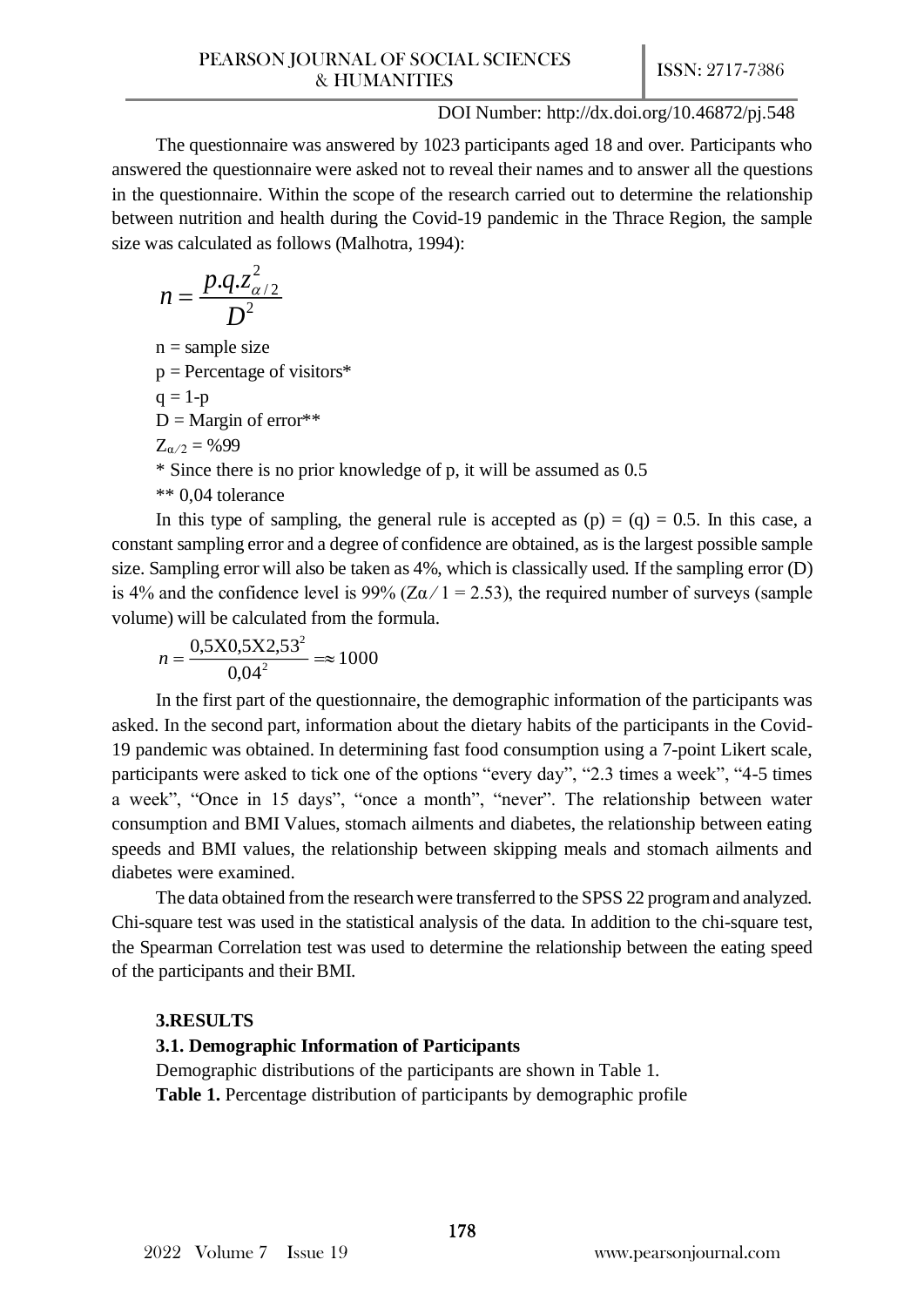| <b>Table 1.</b> Demografik prome gore Kammienarin yazae dagmini |             |        |                                                   |             |        |  |  |  |  |
|-----------------------------------------------------------------|-------------|--------|---------------------------------------------------|-------------|--------|--|--|--|--|
| Gender                                                          | $\mathbf n$ | $(\%)$ | <b>Distribution by Provinces</b>                  | $\mathbf n$ | $(\%)$ |  |  |  |  |
| Female                                                          | 658         | 64.3   | Istanbul European Side                            | 669         | 65.4   |  |  |  |  |
| Male                                                            | 365         | 35.7   | Tekirdağ                                          | 176         | 17.2   |  |  |  |  |
| <b>Average monthly revenue</b>                                  |             |        | Kırklareli                                        | 68          | 6.6    |  |  |  |  |
| $\leq$ 2500 t                                                   | 203         | 19.8   | Edirne                                            | 56          | 5.5    |  |  |  |  |
| 3000-4000 $\,\mathrm{E}$                                        | 303         | 29.6   | Canakkale                                         | 54          | 5.3    |  |  |  |  |
| 4000-5000 $\text{t}$                                            | 162         | 15.8   | BMI                                               |             |        |  |  |  |  |
| 5000-10000 $\text{\textsterling}$                               | 286         | 28     | $\langle 18, 50 \text{ kg}$ (Group 1) Underweight | 31          | 3      |  |  |  |  |
| $>10000 \text{ }$                                               | 69          | 6.7    | 18,50-24,99 kg (Group 2) Normal                   | 495         | 48.4   |  |  |  |  |
| <b>Level of education</b>                                       |             |        | $25,00-29,99$ kg (Group 3) Overweight             | 348         | 34.0   |  |  |  |  |
| Primary School                                                  | 72          | 7      | $\geq$ 30 kg (Group 4) Obese                      | 149         | 14.6   |  |  |  |  |
| Secondary School                                                | 71          | 6.9    |                                                   |             |        |  |  |  |  |
| High School                                                     | 262         | 25.6   |                                                   |             |        |  |  |  |  |
| University                                                      | 502         | 49.1   |                                                   |             |        |  |  |  |  |
| Postgraduate                                                    | 116         | 11.3   |                                                   |             |        |  |  |  |  |

#### **Tablo 1.** Demografik profile göre katılımcıların yüzde dağılımı

#### **3.2. Comparison of Participants' Water Drinking Status and BMI Values**

Those with normal weight (Group 2) had the highest daily water consumption of  $\leq 5$ glasses, 5-7 glasses, and >10 glasses. They were followed by overweight people (Group 3). It was determined that the majority of the participants who consumed between 7-10 glasses of water were in the overweight group. The weakest group (Group 1) had the lowest rate in all water consumption groups (Table 2). The fact that  $51.3\%$  of the participants consuming  $\leq 5$ glasses of water were of normal weight suggests that they may be consuming too much of other beverages other than water. The fact that 612 out of 1023 participants drank <7 glasses of water may be associated with the fact that the season in which the questionnaire was applied was winter and spring. The relationship between daily water consumption and BMI values of the participants ( $χ$ 2: 33,444) was found to be statistically significant ( $P$  < 0.05).

Water intake as a weight loss tool is not an evidence-based recommendation. Recent research has shown mixed results, possibly due to the large number of social, cognitive, sensory, and logistical factors that influence hunger and thirst, as well as eating and drinking behaviors (Mattes, 2010; Chang et al., 2016). While some studies suggest that water intake may be a promising target for the prevention and treatment of obesity, other studies report an association between obesity and greater water intake (Armstrong, 2012; Muckelbauer et al., 2013; Chang et al., 2016). Obese individuals may consume foods with higher salt content. And this triggers the need for increased water intake to balance the renal solute load. Because water needs depend on metabolic rate, body surface area, and body weight, obese individuals need more water than non-obese individuals (O'Connell et al., 2011; Chang et al., 2016). Although these cross-sectional studies of water intake and obesity show dissimilar results, results from recent longitudinal studies and randomized controlled trials point to the potential of water to effectively prevent and treat obesity (Parretti et al., 2015; Dennis et al., 2010; Chang et al., 2016). In the study of Erçim et al. (2018), with female participants, it was determined that as water consumption decreased, body fat ratio increased significantly. The Institute of Medicine recommends women to consume more than 2 liters of water per day, although it varies according to age (Avcuoğlu et al., 2014).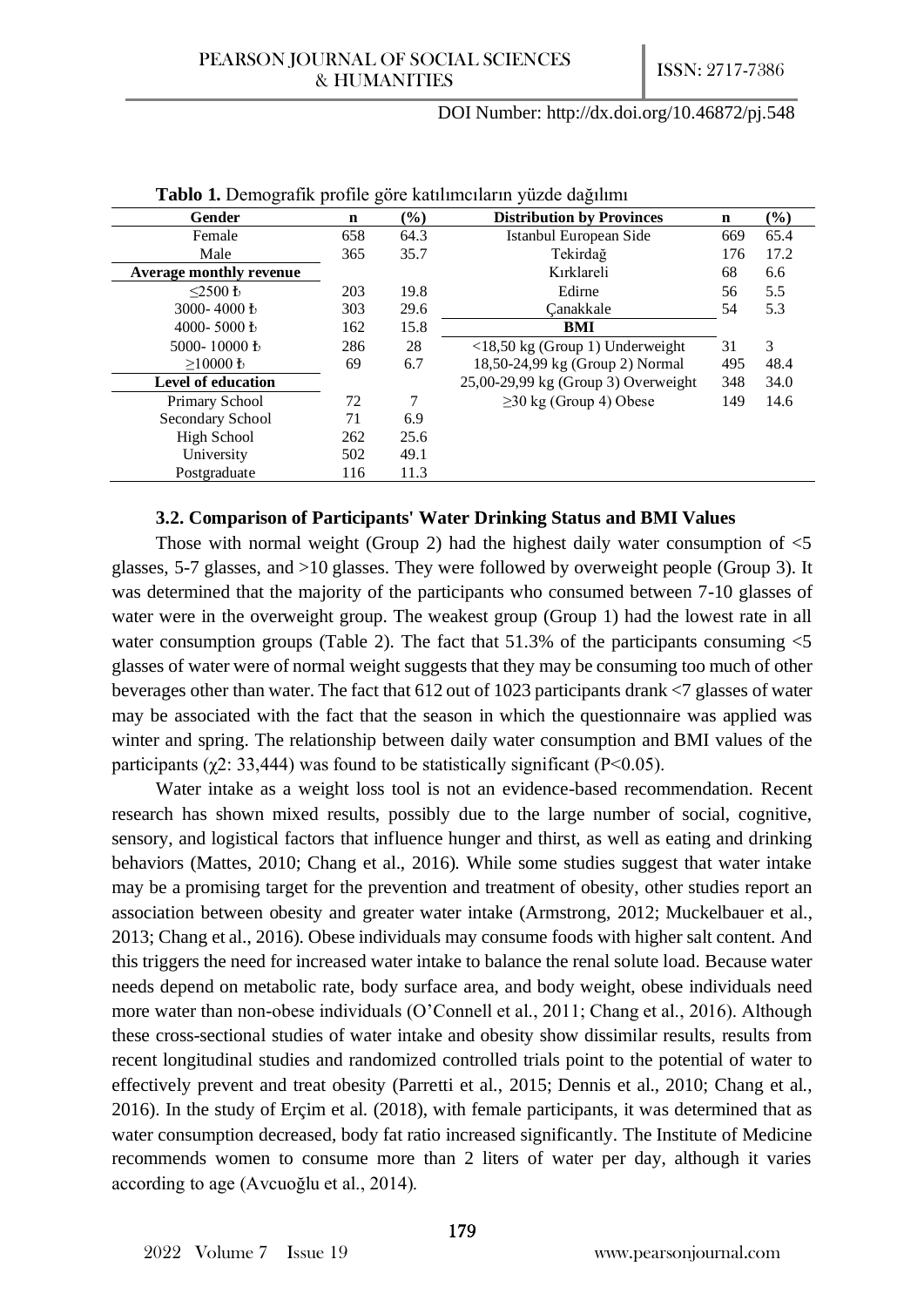In the study of Arslan et al. (2016), 55.4% of female students and 69.1% of male students drink 8-10 glasses of water a day. It has been determined that these students consume too much tea despite insufficient water. It is reported in the literature that the rule of drinking 10 glasses of water for every 2000 calories consumed is valid and approximately 1 liter of water (4-5 glasses of water) is needed for every 1000 calories consumed (Ersoy, 1993; Arslan-Mendeş, 2004).

In the study by Karataş and Günay (2013), in which they investigated the effect of behavioral treatment given to 127 obese women aged 30-49 on nutritional behavior, the water consumption, which was 6.20 glasses per day at the beginning, increased to 8.81 at the end of the 3rd month. Their mean BMI value, which was 36.21 at the beginning, decreased to 33.72 at the end of the 3rd month (p<0.001). The study, involving 173 people aged 25-50, tested the associations between absolute and relative increases in drinking water and weight loss over 12 months. Absolute and relative increases in drinking water were associated with a significant loss of body weight and fat over time, independent of covariates (Stookey et al., 2008).

Alptekin (2019) conducted a study to determine the water consumption characteristics of 221 elderly individuals aged 65 and over. As a result of the research, it was determined that all elderly individuals consumed an average of  $4.0\pm2.1$  glasses of water, 72.7% of those with a BMI of ≥40 consumed 4.29 glasses of water, and most of those with a BMI of <40 consumed <4 glasses of water. 91% of the participants were consuming insufficient amount of water. Accordingly, it can be said that the amount of water consumption depends on age and BMI.

## **3.3. The Relationship Between Daily Water Consumption and Stomach Ailments**

Ninety-five point twenty-one percent of the participants (1023) stated that they did not have stomach ailments, and 4.79% (49) stated that they had stomach ailments. The majority of the participants, with and without stomach ailments, drank 5-7 glasses of water a day (Table 2). There was no significant relationship between daily water consumption and stomach ailments  $(\chi$ 2: 4.070; P>0.05).

Consumption of plenty of water is of great importance for the body to function in a healthy way and for the proper digestion in the stomach. The digestive process becomes difficult in the dehydrated body, which can cause stomach pain. Therefore, 1.5-2 liters of water should be consumed on average during the day (Medicana, 2022).

In Alptekin's (2019) study to determine the water consumption characteristics of 221 elderly individuals aged 65 and over, 84% of those with diabetes drank approximately 4.2 glasses of water. The rest (16%) drank 8.34 glasses of water. Eighty seven point nine of those with stomach ailments drank 3.28 glasses of water, 12.1% drank 8.75 glasses of water. It was determined that there was no significant difference between these health problems and the distribution of adequate water consumption (p>0.05).

# **3.4. The Relationship Between Daily Water Consumption and Diabetes**

Fifty-five percent of the participants (1023) stated that they had diabetes. Twenty-three of these people (41.8%) stated that they drink 7-10 glasses of water a day. This amount is known to be sufficient. Three hundred thirty-two (34.3%) of 968 people who say they do not have diabetes drink 5-7 glasses of water a day, 257 (26.5%) drink less than 5 glasses of water a day (Table 2).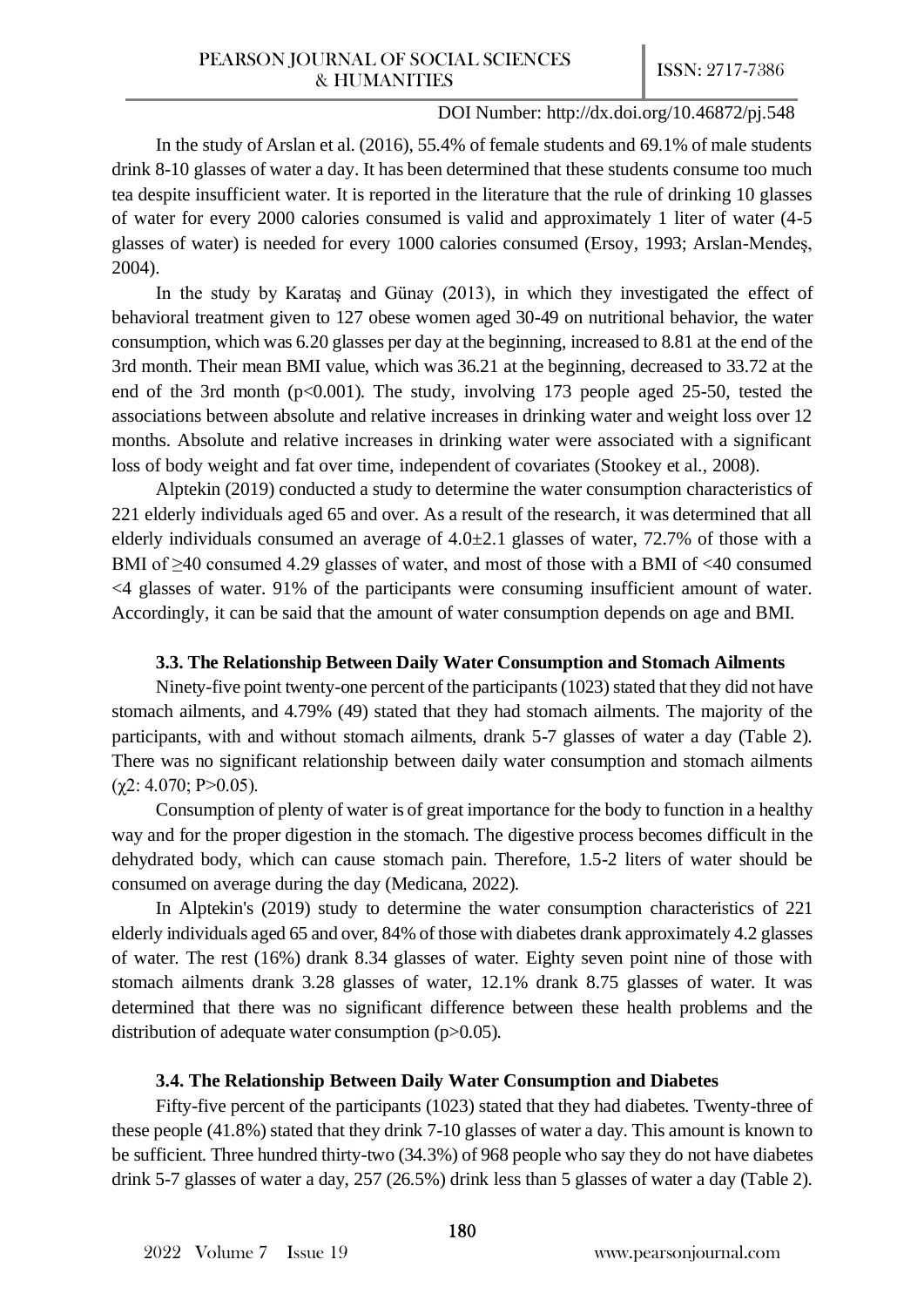If the survey had been carried out during the summer period, the daily water consumption could have been higher. Turkish Diabetes Foundation, in people with diabetes and high blood sugar; reported that frequent urination, dry mouth and drinking a lot of water are symptoms of diabetes (Turkish Diabetes Foundation, 2021). The relationship between water consumption and diabetes  $(\gamma 2: 13.640)$  was found to be statistically significant (P<0.05). However, this situation cannot be interpreted as a diabetes patient who consumes more water or vice versa. A detailed study can be done on this subject.

**Table 2.** BMI, stomach ailments and diabetes status according to the water drinking status of the participants

**Tablo 2.** Katılımcıların su içme durumlarına göre BKİ, mide rahatsızlıkları ve diyabet durumları

|                         |         |                 |               | Daily water consumption    |             |              |                |              |
|-------------------------|---------|-----------------|---------------|----------------------------|-------------|--------------|----------------|--------------|
|                         |         |                 |               | $< 5$ glasses*             | 5-7 glasses | 7-10 glasses | $>10$ glasses  | <b>Total</b> |
|                         |         | Underweight     | $\mathbf n$   | 8                          | 10          | 5            | 8              | 31           |
|                         | Group 1 |                 | $\frac{0}{0}$ | 3.0%                       | 2.9%        | 2.2%         | 4.4%           | 3.0%         |
|                         |         |                 | $\mathbf n$   | 138                        | 151         | 91           | 115            | 495          |
| <b>BMI</b>              | Group 2 | <b>Normal</b>   | $\frac{0}{0}$ | 51.3%                      | 44.0%       | 39,9%        | 62.8%          | 48.4%        |
|                         |         |                 | $\mathbf n$   | 83                         | 126         | 100          | 39             | 348          |
|                         | Group 3 | Overweight      | $\frac{0}{0}$ | 30.9%                      | 36.7%       | 43.9%        | 21.3%          | 34.0%        |
|                         |         |                 | $\mathbf n$   | 40                         | 56          | 32           | 21             | 149          |
|                         | Group 4 | <b>Obese</b>    | $\frac{0}{0}$ | 14.9%                      | 16.3%       | 14.0%        | 11.5%          | 14.6%        |
| <b>Total</b>            |         | $\mathbf n$     | 269           | 343                        | 228         | 183          | 1023           |              |
|                         |         |                 | $\frac{0}{0}$ | 26.3%                      | 33.5%       | 22.3%        | 17.9%          | 100.0%       |
|                         |         |                 |               | $(\chi2: 33,444; P<0.05)$  |             |              |                |              |
|                         |         | <b>Existent</b> | $\mathbf n$   | 8                          | 21          | 13           | $\overline{7}$ | 49           |
| <b>Stomach ailments</b> |         |                 | $\frac{0}{0}$ | 16.3%                      | 42.9%       | 26.5%        | 14.3%          | 100.0%       |
|                         |         | <b>Absent</b>   | $\mathbf n$   | 261                        | 322         | 215          | 176            | 974          |
|                         |         |                 | $\frac{0}{0}$ | 26.8%                      | 33.1%       | 22.1%        | 18.1%          | 100.0%       |
| <b>Total</b>            |         | $\mathbf n$     | 269           | 343                        | 228         | 183          | 1023           |              |
|                         |         | $\frac{0}{0}$   | 26.3%         | 33.5%                      | 22.3%       | 17.9%        | 100.0%         |              |
|                         |         |                 |               | $(\chi2: 4.070; P>0.05)$   |             |              |                |              |
|                         |         | <b>Existent</b> | $\mathbf n$   | 12                         | 11          | 23           | 9              | 55           |
| <b>Diabetes</b>         |         |                 | $\frac{1}{2}$ | 21.8%                      | 20.0%       | 41.8%        | 16.4%          | 100.0%       |
|                         |         | Absent          | $\mathbf n$   | 257                        | 332         | 205          | 174            | 968          |
|                         |         |                 | $\frac{6}{9}$ | 26.5%                      | 34.3%       | 21.2%        | 18.0%          | 100.0%       |
| <b>Total</b>            |         | $\mathbf n$     | 269           | 343                        | 228         | 183          | 1023           |              |
|                         |         | $\frac{0}{0}$   | 26.3%         | 33.5%                      | 22.3%       | 17.9%        | 100.0%         |              |
|                         |         |                 |               | $(\chi 2: 13.640; P<0.05)$ |             |              |                |              |

\*1 glasses water=200ml

## **3.5. Chronic Disease Status of the Participants**

Sixty-one point ninety-seven percent of the participants do not have a chronic disease. The most common chronic diseases among the participants were iron deficiency (9.7%), thyroid hormone disorders (8.4%), blood pressure (8.2%), migraine (6.3%), diabetes (5.3%) and stomach ailments (4.8%) (Table 3).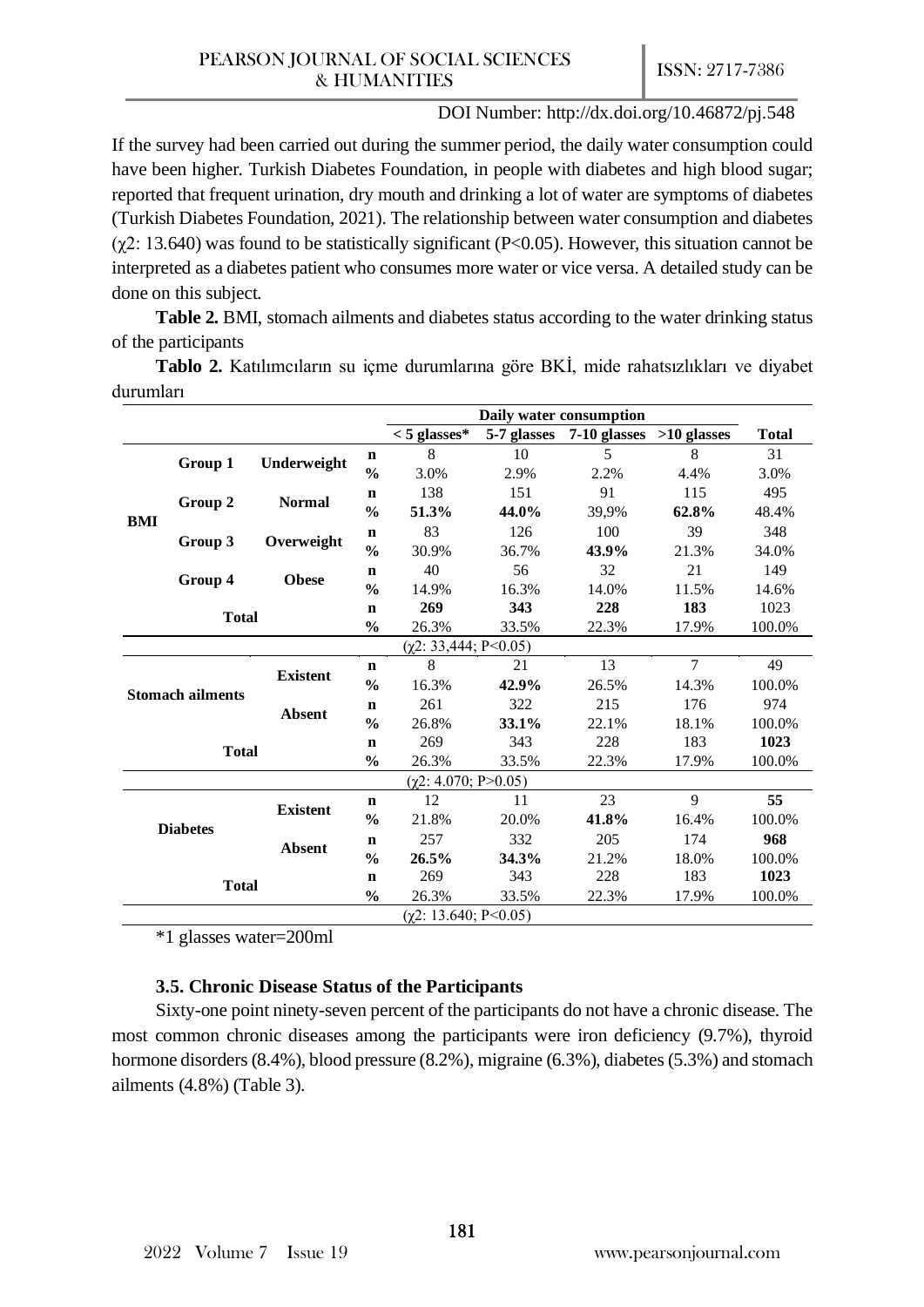|                                 | n   | $($ %) |                 | n  | $(\%)$ |
|---------------------------------|-----|--------|-----------------|----|--------|
| I do not have a chronic illness | 634 | 61.97  | Hypertension    | 84 | 8.21   |
| Kidney disease                  | 13  | 1.27   | Migraine        | 65 | 6.35   |
| Thyroid hormone disorders       | 86  | 8.4    | <b>Diabetes</b> | 55 | 5.38   |
| Stomach ailments                | 49  | 4.79   | Food allergy    | 32 | 3.13   |
| Cardiovascular disease          | 43  | 4.2    | Asthma          | 22 | 2.15   |
| Calcium deficiency              | 20  | 1.96   | Genetic anemia  | 16 | 1.56   |
| Osteoclasis                     | 20  | 1.96   | Iron deficiency | 99 | 9.68   |
| Psoriasis or eczema             | 33  | 3.23   |                 |    |        |

| <b>Table 3.</b> Chronic disease status of the participants |
|------------------------------------------------------------|
| Tablo 3. Katılımcıların kronik hastalık durumları          |

In the study of Dilber and Dilber (2020), the participants stated that chronic diseases were triggered and the number of meals increased during the 2-month period of staying at home during the Coronavirus Pandemia. Over or under nutrition can lead to chronic diseases (Dunn et al., 2020). The population most affected by the pandemic is individuals over 65 years of age with chronic respiratory tract, diabetes, cardiovascular diseases or obesity problems (Muscogiuri et al.,2020).

In the study conducted by Wu et al. (2020) in China, 19.4% of the participants had hypertension, 10.9% had diabetes, and 1% had hormonal disorders during Covid-19 pandemic, and these results differ from the results of our study. The rates of cardiovascular disease (4%) and kidney failure (1%) were similar to the rates in this study. The differences in the countries where the studies were conducted, the social status of the participants, the differences in their nutritional status may be the reason for the difference in the results.

In a study conducted in the USA, it was determined that 89.3% of obese adult patients with a BMI ≥30 infected with Covid-19 had one or more underlying diseases. It was stated that hypertension (49.7%), obesity (48.3%), chronic lung disease (34.6%), diabetes (28.3%) and cardiovascular disease (27.8%) were among the common ones (Garg et al., 2019). The fact that these rates are higher than the rates in our study may be due to the fact that the participants were obese. It is also noteworthy that those who have a high rate of these diseases have caught Covid 19.

In Alptekin (2019)'s study, While suffering 29% of the participants aged 65 and over were diagnosed with heart diseases, 59.7% from hypertension, 23.5% from osteoporosis, 6.8% from stomach diseases, 10.4% from thyroid diseases, in our study, which had a lower average age, 4.2% of the participants had cardiovascular disease, 8.21% had blood pressure, 1.6% had osteoporosis, 4.79% had stomach disease, 8%, 4 of them have a thyroid condition.

#### **3.6. Meal Preferences, Meal Skipping Situations and Reasons of Participants**

Fifty one point five percent of the participants were eating 3 meals a day. Thirty seven point four percent of the participants ate 2 meals a day, 8.1% 4 meals a day, 2.8% 5 meals a day or more. Forty-five point five percent of the participants skipped lunch, 6.9% had dinner, and 23.2% skipped breakfast. Twenty three point seventeen percent of them weren't skipping meals. Forty point forty seven percent of those who skip meals because they have no appetite, 28.34%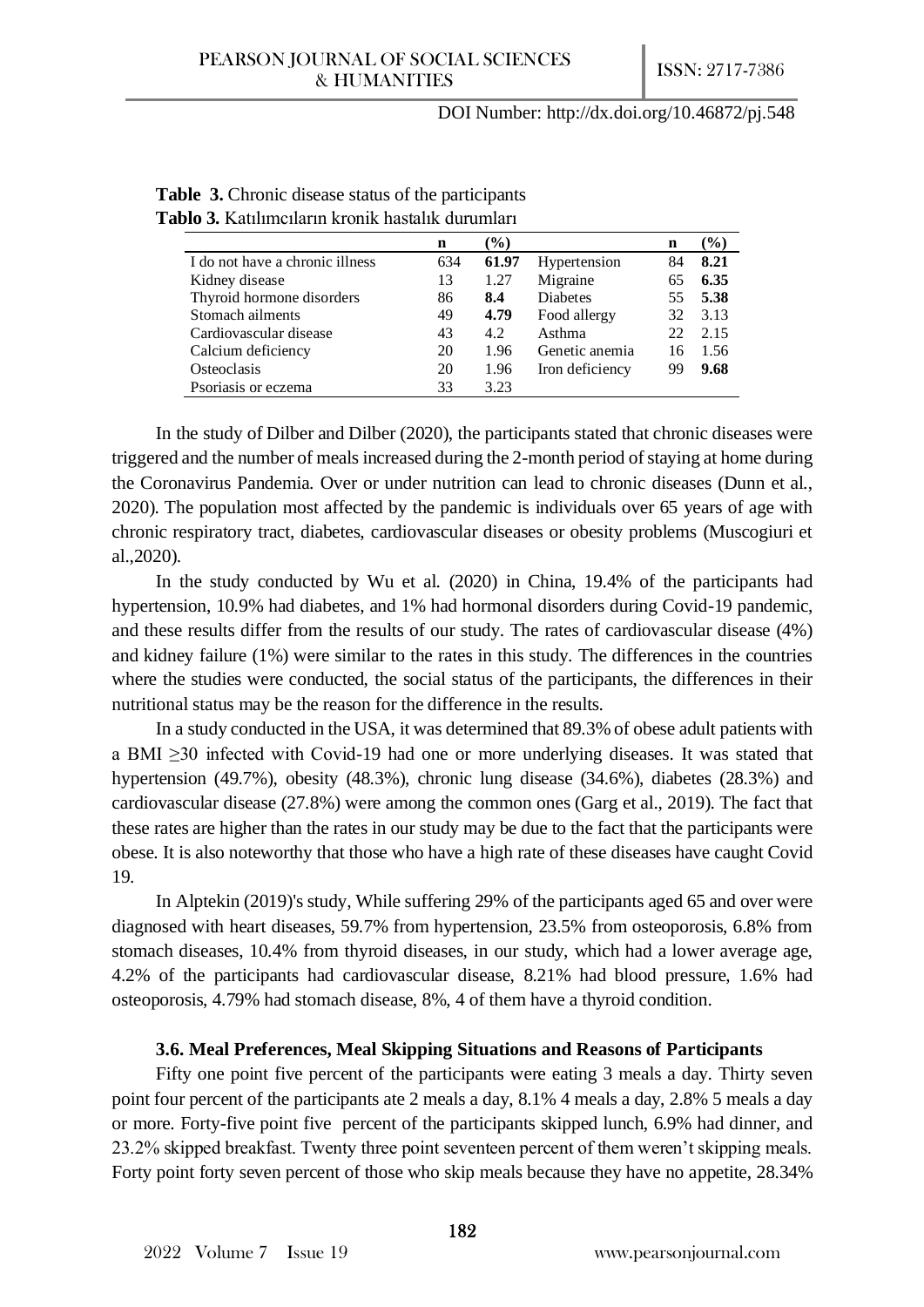because they do not have time, 15.15% because they want to lose weight, 8.21% because they forgot, 2.93% because they satisfied with their meals and 2.54% of them reported that they skipped meals due to economic inadequacies.

In order for the metabolism to work regularly, there should be a habit of eating 3 meals a day and each meal should contain food from each group (Baysal, 1993). In this study, the majority of the participants (51.5%) follow the advice stated and eat 3 meals a day.

In the study conducted by Uzdil et al. (2021), it was determined that the participants skipped breakfast and snacks less and lunch more often compared to the pre-pandemic period. The rate of skipping breakfast was 16.90%, skipping lunch 47.70%, skipping dinner 2.30% and skipping snacks 31.60%. In the study of Macit (2020), 53.7% of the participants ate 3 main meals before Covid-19 pandemic, while most of the participants (63.0%) ate 2 main meals after the pandemic. While 13.2% of the participants ate 3 or more snacks before Covid-19 pandemic, this rate increased to 30.8% after Covid-19 pandemic. The change in the frequency of main and snack meals is statistically significant compared to the period before and after Covid-19 pandemic  $(p<0.05)$ .

In the study of Dilber and Dilber (2020), before the coronavirus pandemic, 29.8% of the participants had 2 meals, 65.8% had 3 meals, 4.3% had 4 meals and 0.3% had 5 meals or more. They reported that they ate. During the coronavirus pandemic (during 2 months), 33.8% of the participants reported that they ate 2 meals, 49.8% 3 meals, 13.5% 4 meals and 3.0% 5 meals and more. Accordingly, during the coronavirus pandemic, there was a decrease in the number of 3 meals, and an increase in the number of 2, 4, 5 and more meals. Presumably, the 4th and 5 or more meals were snack meals.

During the quarantine and working from home periods during the pandemic, most people wake up late and have a late breakfast. Therefore, lunch is skipped. Since the dinner is eaten at an early hour, the need for snacks arises during the period until bedtime.

In the study conducted by Berkel (2011), 40.47% of the participants reported that they had no appetite and 28.34% reported that they did not have time as the reason for skipping meals. This study was similar to our study in terms of these two reasons.

In the study conducted by Erdoğan (2021), during the pandemic, 11.7% of the participants due to changes in their eating habits, 14.3% due to loss of appetite, 13% due to an increase in body weight, 26% due to stress and 20.8% due to the change in their sleep patterns skipped meals. Fourteen point three percent of the participants stated that they did not skip meals.

# **3.7. The Relationship Between Meal Skipping and Stomach Ailments and Diabetes among Participants**

Twenty-three (46.9%) of 49 participants with stomach ailments stated that they skipped lunch the most, and 15 (30.6%) stated that they did not skip meals. Four hundred forty two (45.4%) of 974 participants who did not have stomach problems stated that they skipped lunch. The number of those who skipped lunch was 465, the highest number among all participants (Table 4.)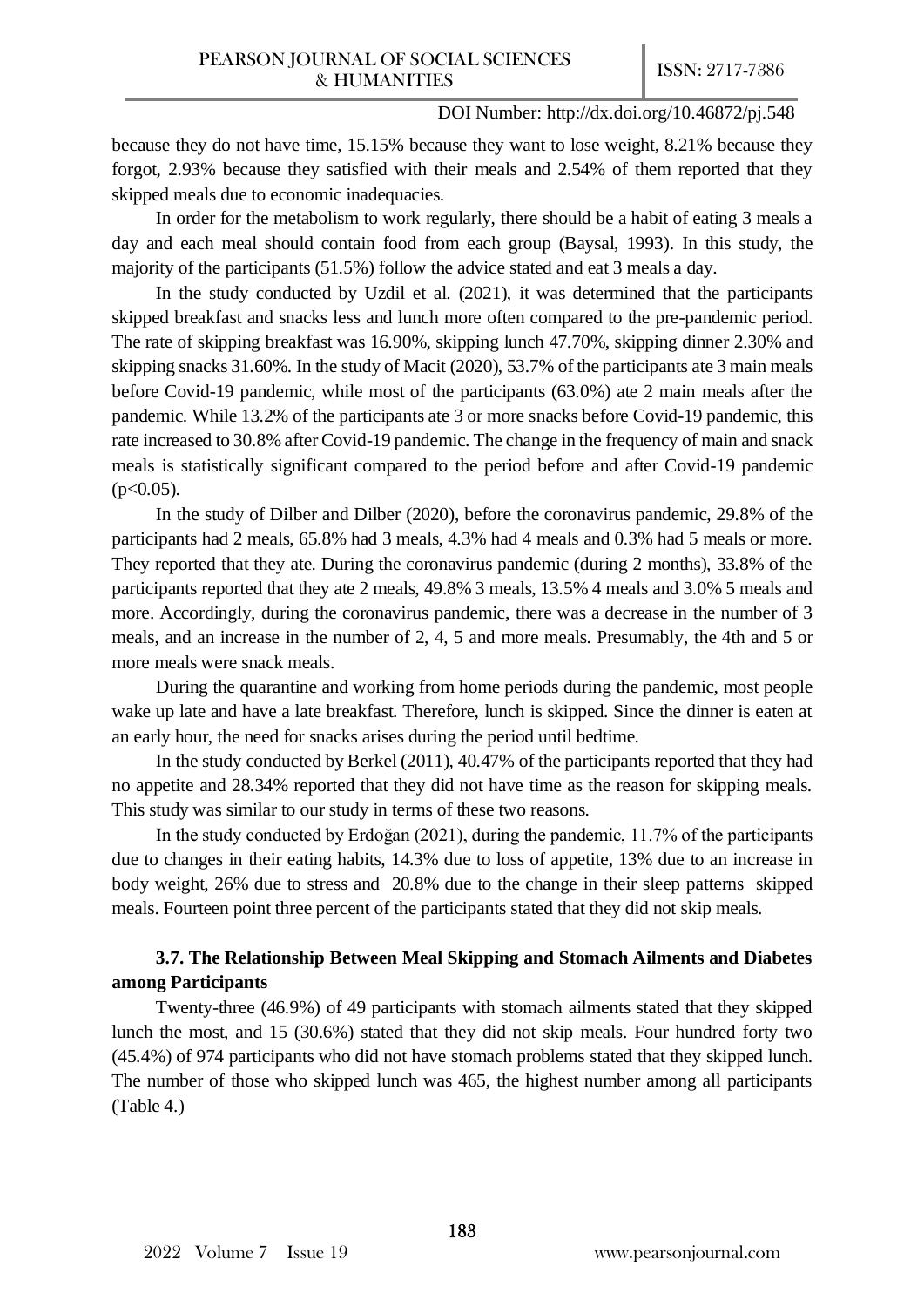|                 |                 |               | Most skipped meal  |                               |       |               | <b>Total</b> |
|-----------------|-----------------|---------------|--------------------|-------------------------------|-------|---------------|--------------|
|                 |                 |               | I don't skip meals | <b>Breakfast</b>              | Lunch | <b>Dinner</b> |              |
|                 | <b>Existent</b> | n             | 15                 | 10                            | 23    |               | 49           |
| Stomach         |                 | $\frac{0}{0}$ | 30.6%              | 20.4%                         | 46.9% | 2.0%          | 100.0%       |
| ailments        |                 | n             | 235                | 227                           | 442   | 70            | 974          |
|                 | Absent          | $\frac{0}{0}$ | 24.1%              | 23.3%                         | 45.4% | 7.2%          | 100.0%       |
| <b>Total</b>    |                 | n             | 250                | 237                           | 465   | 71            | 1023         |
|                 |                 | $\frac{6}{9}$ | 24.4%              | 23.2%                         | 45.5% | 6.9%          | 100.0%       |
|                 |                 |               |                    | $(\gamma 2: 2.777; P > 0.05)$ |       |               |              |
|                 | <b>Existent</b> | n             | 16                 | 10                            | 21    | 8             | 55           |
|                 |                 | $\frac{6}{9}$ | 29.1%              | 18.2%                         | 38.2% | 14.5%         | 100.0%       |
| <b>Diabetes</b> | <b>Absent</b>   | n             | 234                | 227                           | 444   | 63            | 968          |
|                 |                 | $\frac{6}{9}$ | 24.2%              | 23.5%                         | 45.9% | 6.5%          | 100.0%       |
| <b>Total</b>    |                 | n             | 250                | 237                           | 465   | 71            | 1023         |
|                 |                 | $\frac{6}{9}$ | 24.4%              | 23.2%                         | 45.5% | 6.9%          | 100.0%       |
|                 |                 |               |                    | $(\gamma 2: 6.659; P>0.05)$   |       |               |              |

**Table 4**. The Relationship between meal skipping and stomach ailments and diabetes **Tablo 4.** Öğün atlama ile mide rahatsızlıkları ve diyabet arasındaki ilişki

The relationship between stomach ailments and skipping meals ( $\chi$ 2: 2.777) was found to be statistically insignificant (P>0.05).

Etçioğlu and Aydın (2020) advise patients to keep their meals low and eat six meals a day in the presence of didpepsia, which causes stomach problems. Considering the result of the study; stated that 30.6% of the participants with stomach ailments did not skip meals. In addition, it was concluded that the participants with and without stomach ailments skipped lunch. It is seen that 30.6% of the participants with stomach ailments follow the recommendation of Etçioğlu and Aydın (2020).

Fifty five out of 1023 people who participated in the survey stated that they had diabetes. Twenty one (38.2%) of these people stated that they skipped lunch, 16 (29.1%) did not skip meals. Four hundred forty four (45.9%) of 968 participants without diabetes stated that they skipped lunch (Table 4). According to the survey results, the most skipped meal was lunch. Lunch may be skipped due to the intensity of working life, the lack of a suitable place to eat close to the workplace, or the lack of time to eat during the day. In this study, it was observed that some participants skipped meals even if they had diabetes. The relationship between diabetes and skipping meals ( $\chi$ 2: 6.659) was statistically insignificant (P>0.05).

In Yıldırım (2013)'s study, it was determined that 26.3% of elderly diabetic patients skipped main meals and 20.0% skipped snacks. The most frequently skipped main meal is lunch. The meal that men and women skip the most is lunch (81.3% for men, 87.0% for women). It was learned that the reasons for skipping the main meal were the patients' lack of appetite (28.2%), the patients getting up late (25.6%), and the patients' lack of time (25.6%). The majority of patients sometimes skip snacks (59.4% of men, 66.7% of women). It was learned that the most common reasons for skipping snacks were due to lack of appetite (52.2%) and not having habits (23.9%).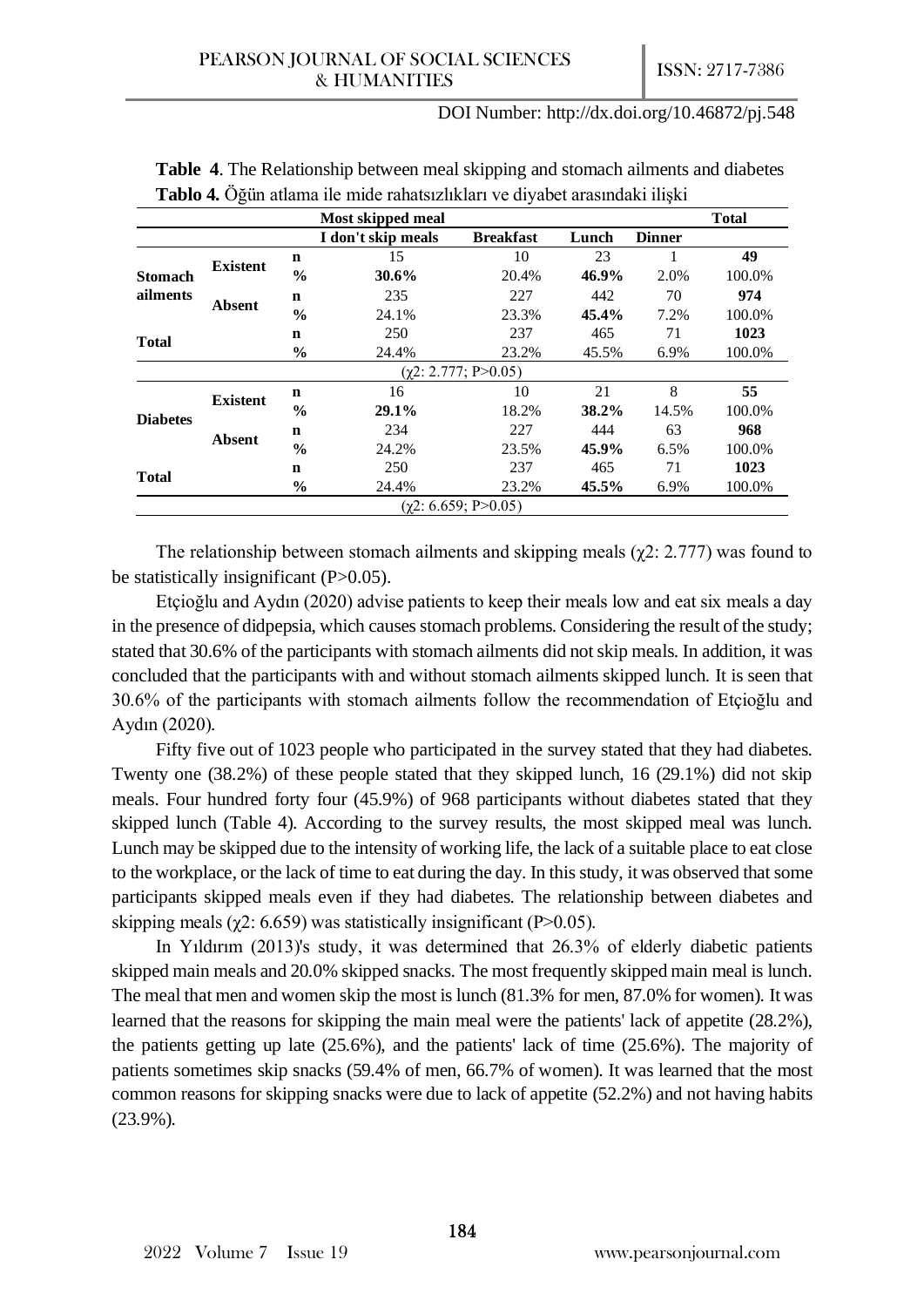#### **3.8. Fast-Food Consumption and Consumption Reasons of Participants**

Fast food consumption of the participants once a month, twice a month, once-twice a week, three-four times a week, five-six times a week and every day is 25.3%, 30.8%, 16.2%, 8.9%, 2.4% and 1.7%, respectively. was. 14.6% of the participants did not consume fast food at all.

More than half of the participants (52.98%) preferred fast food because it was delicious. The proportions of the participants who consumed fast food to save time, because the service was fast, because it was satisfying, because it was influenced by advertisements, and because the prices were affordable, were 19.45%, 10.85%, 8.31%, 6.84% and 6.74%, respectively.

In the study of Górnicka et al. (2020) in Poland, it was reported that during Covid-19 pandemic, the consumption of fast food consumption of participants decreased by 36.6%, while the consumption of homemade food increased by 48%.

In the study of Olcay and Akçi (2014), it was seen that the most important factor in people's preference for fast-food restaurants was "Providing the service on time and fast. The second and third most important factors were; to have suitable menus". The prominence of taste in our study shows that over time, the importance that people give to the taste of the people may have increased.

#### **3.9. Healthy Eating Claims of Participants**

Forty-three point four percent of the participants stated that they ate a little bit healthy, while 37.9% of them stated that they ate healthy enough. While 14.7% stated that they did not eat healthy, 4% claimed that they had a very healthy diet.

In the study conducted by Di Renzo et al. (2020) in Italy during the Covid-19 quarantine, 37.4% and 35.8% of participants stated that they ate more and less healthy food (fruits, vegetables, nuts and legumes), respectively. The rate of those who declared that they eat healthy enough is quite similar to our study. Those who declared that they consumed less healthy food were more than ours in that study. This may be due to societal differences and the lack of food supply during quarantine.

In the study of Garipoğlu and Bozar (2020), 25.3% of the participants thought that they had an unhealthy diet during the Covid-19 pandemic, 50.3% thought that they had a healthy diet. 24.9% stated that they partially agreed with this.

#### **3.10. Reasons for Participants Not to Have a Healthy Eating**

As the reasons for not eating healthy, 32.94%, 32.36%, 17.97%, 14.08% and 11.05% of the participants stated that lack of time, inability to give up some foods, other reasons, forgetfulness and financial inadequacy, respectively.

## **3.11. Comparison of Participants' Eating Speed and BMI Values**

The proportions of participants (1023) who reported that they ate fast, normal speed and slow food were 35.8% (366), 49.3% (504) and 15% (153), respectively. Of the 153 participants whose eating speed was slow, 58.8% were at normal weight and 5.2% were obese. 54.6% of those with a normal eating speed were at normal weight. While 40.4% of the participants who ate their food fast were included in the overweight group, only 1.1% were in the underweight group (Table 5).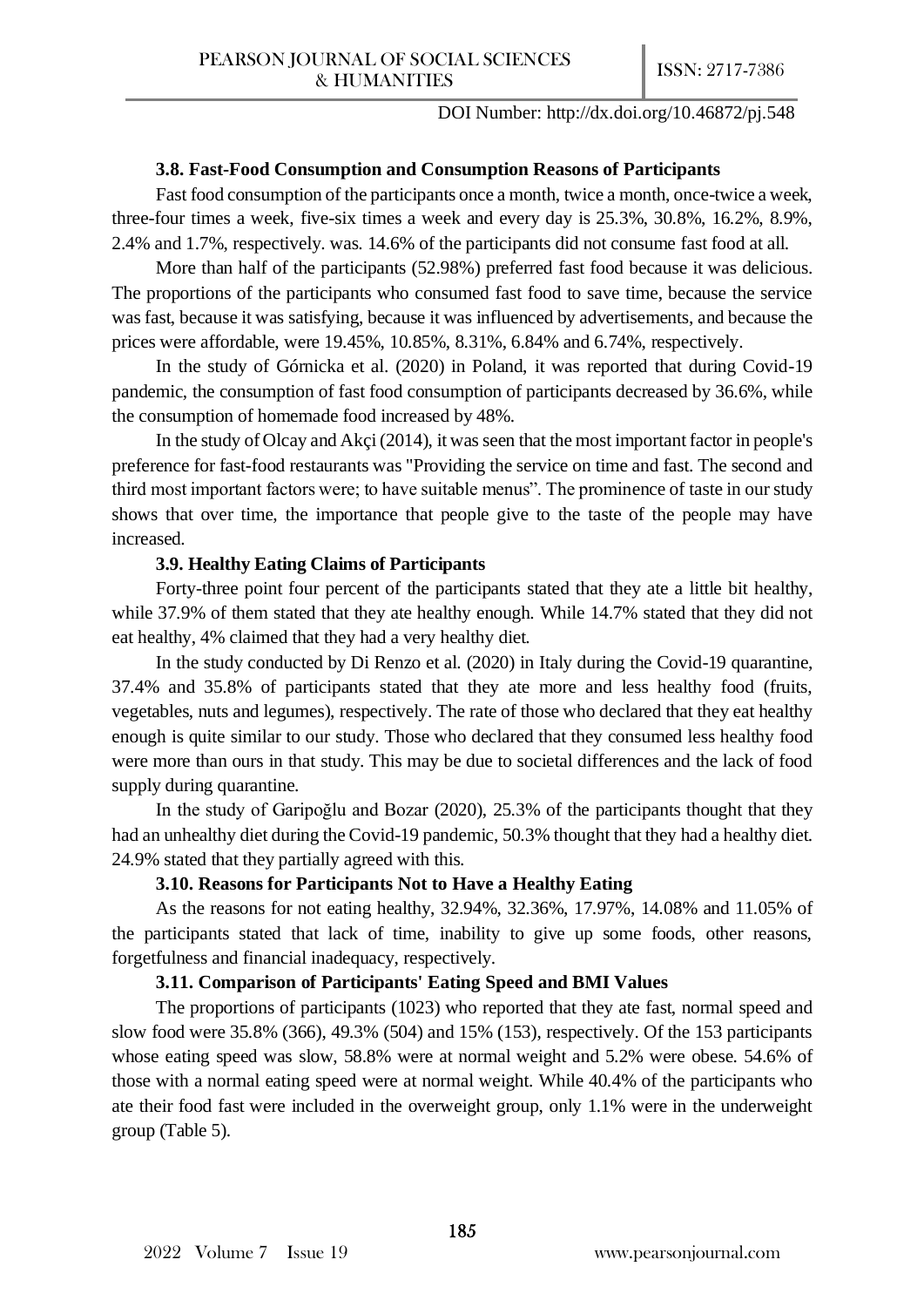|                                                |         |               |               | <b>Eating speed</b> |               |         |              |
|------------------------------------------------|---------|---------------|---------------|---------------------|---------------|---------|--------------|
|                                                |         |               |               | <b>Slow</b>         | <b>Normal</b> | Fast    | <b>Total</b> |
| Group 1<br>Group 2<br>BMI<br>Group 4           |         |               | $\mathbf n$   | 9                   | 18            | 4       | 31           |
|                                                |         | (Underweight) | $\frac{6}{6}$ | 5.9%                | 3.6%          | $1.1\%$ | 3.0%         |
|                                                |         |               | n             | 90                  | 275           | 130     | 495          |
|                                                |         | (Normal)      | $\frac{6}{9}$ | 58.8%               | 54.6%         | 35.5%   | 48.4%        |
|                                                | Group 3 | (Overweight)  | $\mathbf n$   | 46                  | 154           | 148     | 348          |
|                                                |         |               | $\%$          | 30.1%               | 30.6%         | 40.4%   | 34.0%        |
|                                                |         |               | n             | 8                   | 57            | 84      | 149          |
|                                                |         | (Obese)       | $\%$          | $5.2\%$             | 11.3%         | 23.0%   | 14.6%        |
| <b>Total</b>                                   |         | $\mathbf n$   | 153           | 504                 | 366           | 1023    |              |
|                                                |         |               | $\frac{6}{9}$ | 100.0%              | 100.0%        | 100.0%  | 100.0%       |
| $(\gamma 2: 66.477; P<0.05)$ (r=0.246; P<0.05) |         |               |               |                     |               |         |              |

**Table 5.** The relationship between participants' eating speed the and their BMI **Tablo 5.** Katılımcıların yeme hızları ile BKİ'leri arasındaki ilişki

The relationship between eating speed and BMI values of individuals ( $\chi$ 2: 66.477) was found to be statistically significant (P<0.05). In addition, since eating speed and BMI groups are ordinal variables, a correlation test was performed. According to Spearman Correlation test, there was a positive and significant relationship (r=0.246; P<0.05) between eating speed and BMI groups. As the rate of eating increased, the probability of entering the overweight group increased.

Öztayıncı (2019) found that 25.0% of the participants ate fast, 48.8% ate moderately, and 26.9% ate slowly. Müftüoğlu and Karataş (2021) reported in their study that 23.1% of individuals ate fast, 53.2% ate normally, 22.1% ate slowly and 1.4% ate very slowly. Studies contain similar results. Güçlü (2016) worked with obese individuals in his study. Güçlü (2016) reported in his study that 50% of the participants ate fast, 36.4% ate moderately, and 4.5% ate slowly.

In the study of Koruk and Şahin (2005), obesity prevalence and risk factors among housewives aged 15-49 in Konya, obesity was found to be higher in fast food eaters. Researchers have reported that eating fast food causes an increase in the amount of food taken until a feeling of fullness occurs and causes excessive energy intake. Işık et al. (2013), therefore, reported that an increase in the speed of eating may pose a risk in terms of obesity. It has also been reported by Güneş et al. (2000) that obesity is more common in fast eaters. Yuan et al. (2021) stated that while slow eating may be a protective factor for central obesity, fast eating may be a risk factor for central obesity. In a study conducted in Japan, Yamaji et al. (2018) stated that eating speed is associated with obesity. Ohkuma et al. (2015) found a positive relationship between fast food eating and excess body weight in a meta-analysis in their study. It has been mentioned that individuals who eat fast may have more energy intake than individuals who eat slower. It was thought that this situation may be caused by too much energy intake, since the signals of satiety triggered by food intake have not yet reached the brain.

In this study, it was determined that 40.4% of the participants who ate their food fast were included in the overweight group, while only 1.1% were in the underweight group. As a result, it can be said that the speed of eating has an effect on body weight. As the rate of eating increases,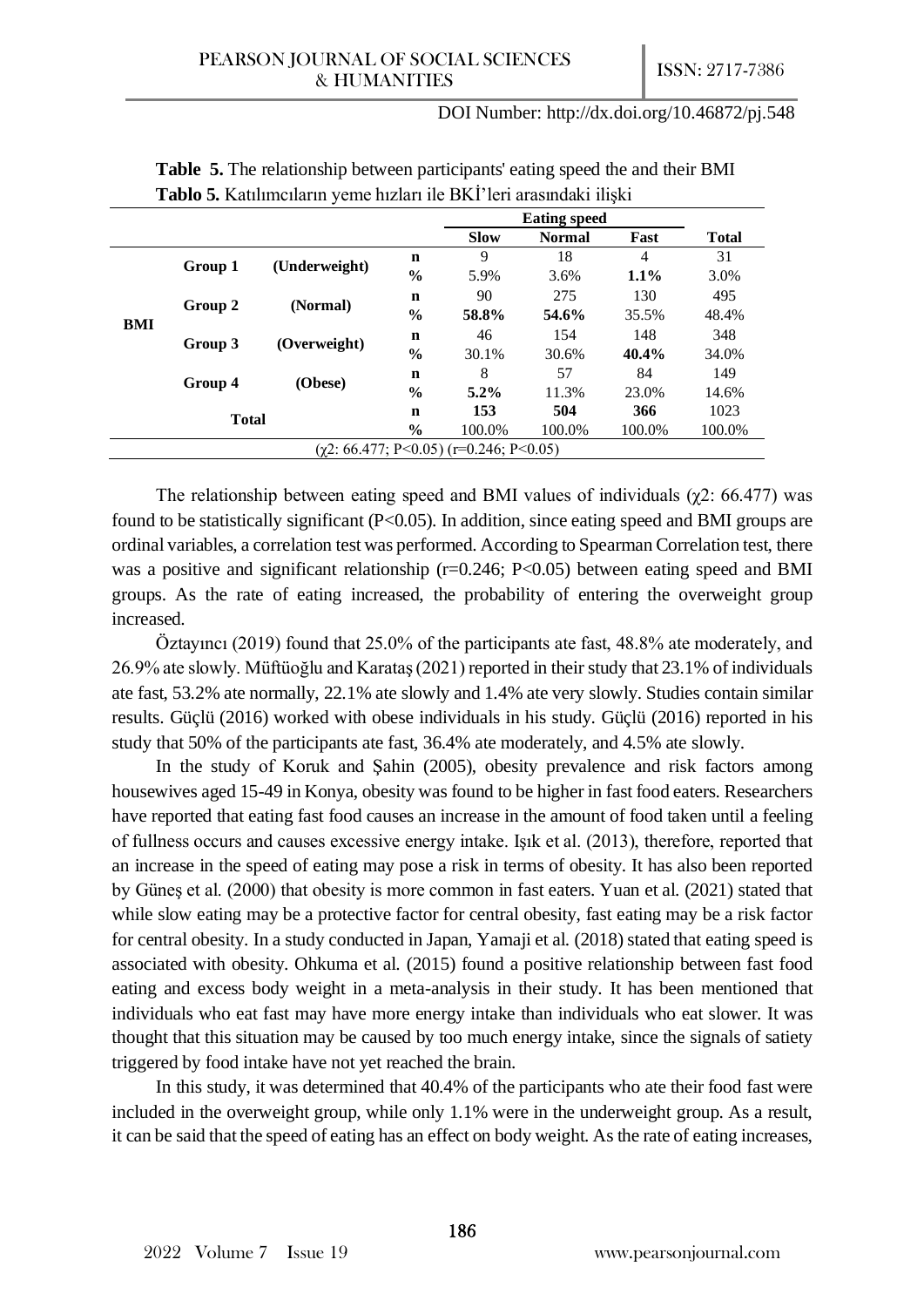the probability of being included in the overweight group increases. In addition, results consistent with other studies were obtained.

## **3.12. Factors Affecting Participants' Desire to Eat**

When asked about the factors that most affect their desire to eat, 50.34%, 21.6%, 16.03%, 6.94% and 5.57% of the participants said that the food should be delicious, good vision, high nutritional value, price and other reasons, respectively. Thirty point six percentage of the participants stated that all of these affect their desire to eat.

In a study conducted by Prasetyo et al. (2021) in Endonesia, it has been determined that during Covid-19 pandemic, consumers give more importance to the price and promotion of the food rather than the packaging of the food in online food service. The importance given to the price may vary according to the economic conditions at the time of the study or the socioeconomic situation of the region where the study is conducted.

According to Ermiş et al. (2015), in their study titled "Examination of University Students' Nutritional Habits: The Example of Ondokuz Mayıs University", among the factors that students pay attention to when choosing food, the be satisfying (32.9%), the be desired food (30.4%) and the price (6.4%) were most important.

Yılmaz and Özkan (2007), in their study with university students, determined that most of the participants (77.7%) attach importance to cooking and serving food in a clean environment. The rate of those who give importance to the price of the meal is 38.3%, and the rate of those who pay attention to the fact that it is satisfying is 50.9%.

## **3.12. The Situation of Affecting the Eating Desire of Emotional Change**

While 40.2% of the participants stated that their mood changes greatly affected their desire to eat, 29.4% stated that they sometimes affect them, 12.6% rarely affected them, and 17.8% did not.

Self-quarantine of people to prevent the spread of Covid -19 has interrupted the daily routine. This situation has caused emotional problems such as boredom and stress in people.

Moynihan et al. (2015) found that boredom was significantly positively associated with energy consumption. Boredom was associated with higher energy intake, as well as higher consumption of fat, carbohydrates, and protein. Çulfa et al. (2021) reported that during the pandemic period, an increase was observed in the consumption of foods high in refined carbohydrates, sugar, and fat due to reasons such as the mental state of the person, increased stress, and decreased physical activity. Since foods with high carbohydrate content increase the secretion of serotonin in the body, it is considered as a way to improve mood and a solution in stress management.

In the study conducted by Di Renzo et al. (2020) in Italy during Covid-19 pandemic, it is seen that more than half of the participants have changes in their perceptions of hunger/fullness regarding their eating habits: 627 (17.7%) and 1214 (% 34.4) of the participants have less and more appetite, respectively. It has been determined that eating habits vary according to age, gender, region and working conditions.

# **3.13. Cooking Methods Preferred by Participants**

In cooking, 52.39% of the participants preferred cooking with little water and low heat by adding oil to the pot, while 35.29% preferred cooking in the oven, 20.63% frying, 18.87% grilling and 7,04% steam cooking method.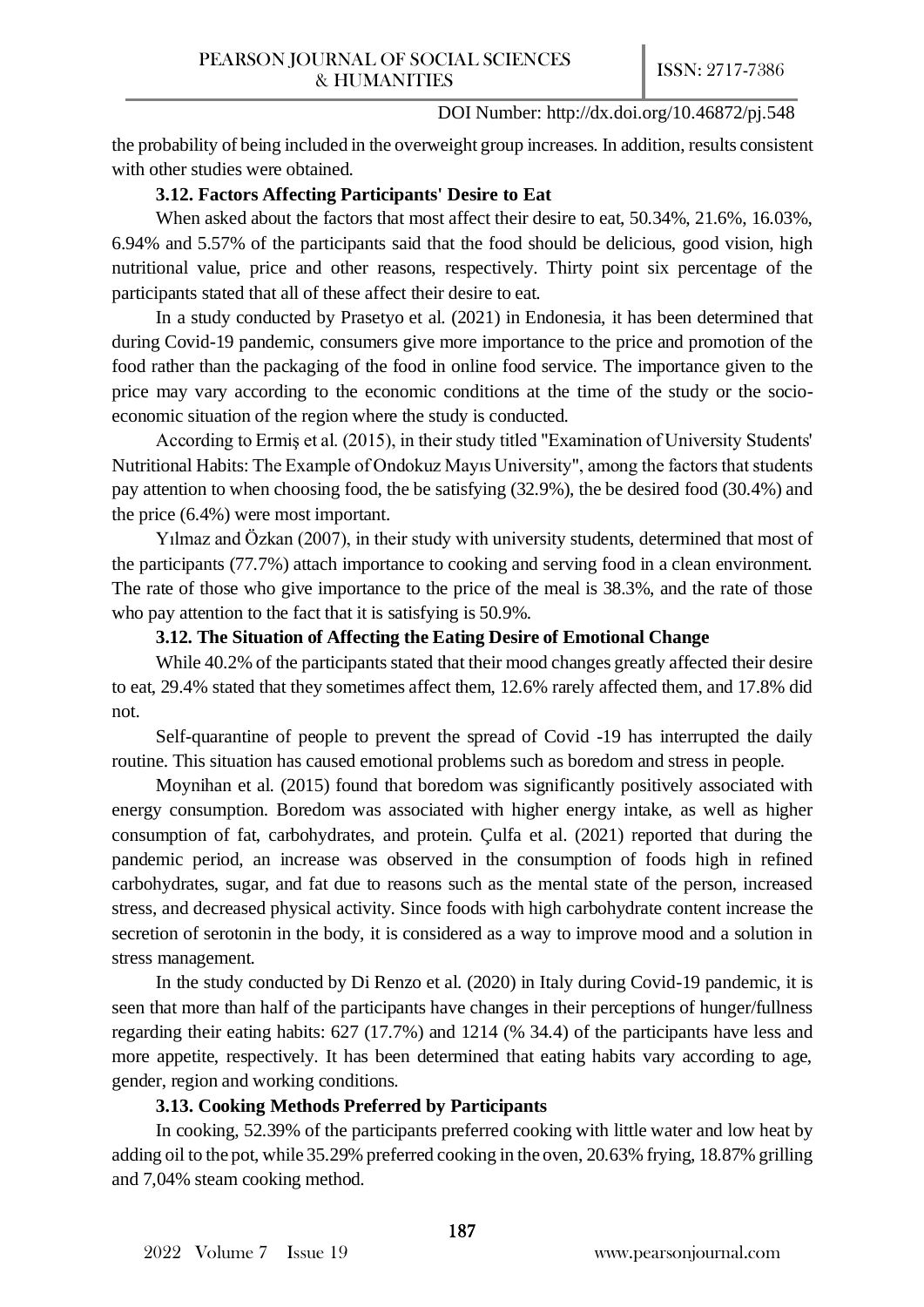Physical and chemical changes in foods that interact with heat cause changes in the taste, color, smell, texture and nutritional values of foods (Eryılmaz, 2004). As a result of these changes, product diversity is provided, and this also paves the way for consumers to prefer the product (Çiftçi-Şeker, 2021). Cooking methods are effective in the preference of foods, especially in children, individuals on a diet, diabetes patients, blood pressure patients and the elderly (Sökmen, 2011). When the watery cooking method is evaluated in terms of healthy nutrition, it is a more preferred method than frying or roasting methods (Türkan, 2012).

In the study of Blauw et al. (1976), it was stated that the least nutrient losses in the methods used in cooking vegetables were the cooking method applied by adding vegetables to hot water with the application of cooking in a saucepan, under pressure, in a short time and in less water.

In the study of Çiftçi and Şeker (2021), it was determined that individuals with coronavirus disease do less correct practices during purchasing, preparation, cooking and storage practices. Misapplications made by individuals towards food lead to vitamin and mineral losses in foods and reduce their nutritional value. Since the intake of food groups with low nutritional quality and low vitamin-mineral levels will not be enough to strengthen the immune system, our body will be vulnerable to other infectious diseases, especially coronavirus. As a matter of fact, according to the results of that study, it was revealed that the rate of catching the coronavirus disease increased as a result of using the wrong methods.

In Armstrong et al. (2021)'s study in England during the Covid-19 pandemic, participants relied on most cooking methods. The majority of participants preferred boiling (98%), roasting (95%), grilled (94%), microwaing (93%), stir-frying (91%), shallow fring (77%), steaming (75%), stewing (72%), barbecue (60%) or poaching (59%) method. Fewer people preferred deep frying (46%), pressure cooker (25%) or sous vide (6%) for cooking. Sous vide was the least known cooking technique (51%). Difference in preference to use certain cooking methods may be due to familiarity with the methods or access to cooking equipment (Miglio et al., 2008).

According to Uggioni et al. (2020), Cardiovascular Diseases, Type 2 Diabetes and obesity are among the risk factors for severe Covid-19. Developing cooking skills can contribute to a healthier diet and help treat and prevent Covid 19 and Type 2 diabetes. In terms of cooking and health, it is not appropriate to use any oil, but it is more suitable to cook using less oil (Duyff, 2003). Reisoğlu (2019) stated that the individuals participating in the survey preferred frying (30%), boiling (33.33%), grilling (24.33%) and steaming (12.33%).

## **3.14. Factors Participants Consider When Purchasing Ready (Packaged) Food**

The proportions of the participants who paid attention to the expiry date, additives, whether it is halal, calorie content and fat ratio while buying ready-made (packaged) food were 64.13%, 29.13%, 19.16%, 16.03%, respectively. Twenty-six point forty-nine percentage of the participants were paying attention to all of these.

In the study of Güler and Özçelik (2002), it was determined that the most important points on the label of the participants were expiry date, production date and price (94.8%, 46.7%, 46.4%, respectively). In the study of Reisoğlu (2019), the rates of paying attention to the expiration date, calorie amount, fat ratio etc., whether it is halal (halal certificate) and additives were 37%, 4%, 9.70% and 10.30 %, respectively. Thirty nine pergentage of the participants answered all of them.

**3.15. Behavioral Status of Participants Noticing Any Cheating, Poisoning or Expired Product**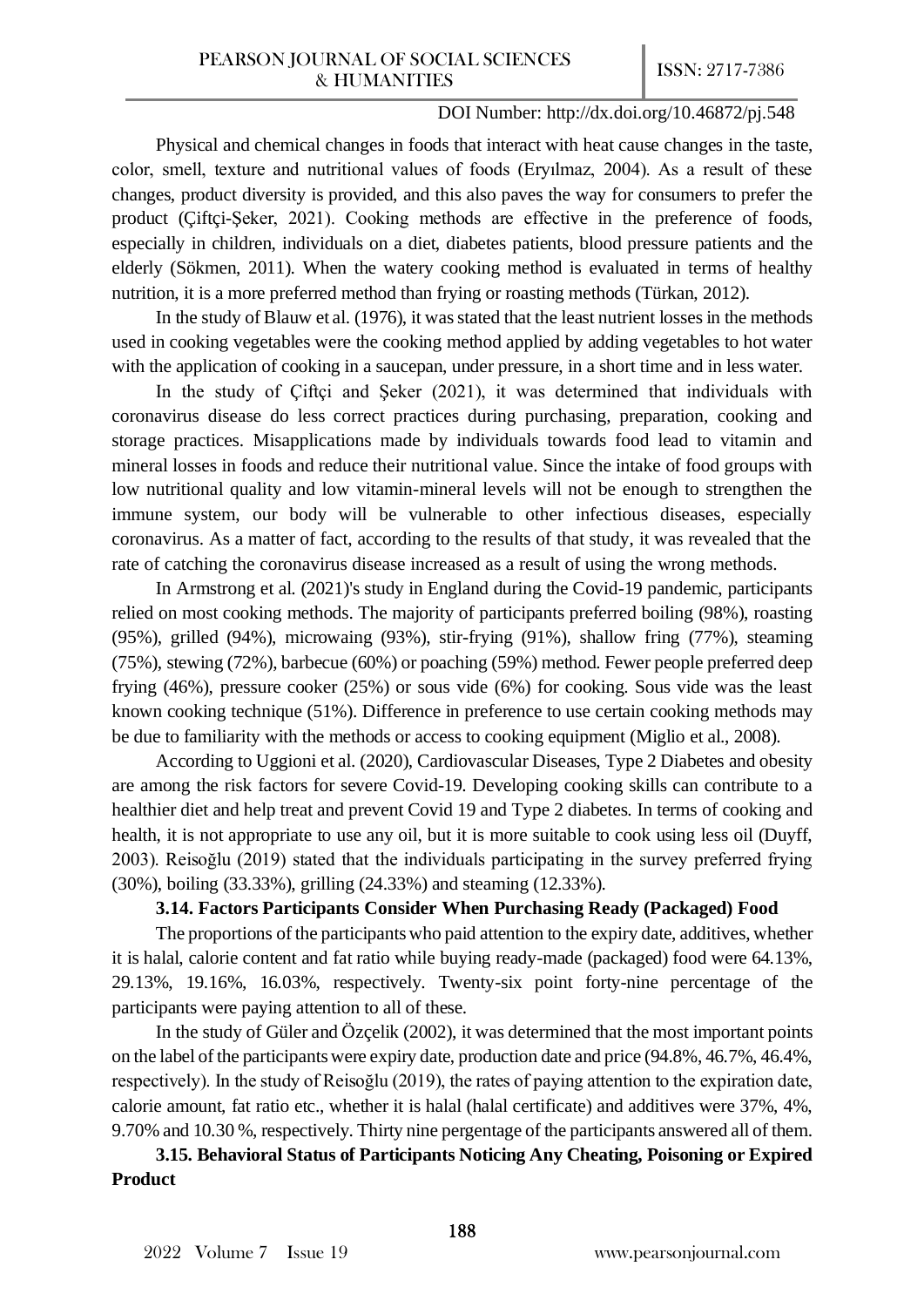It was determined that when the participants realized that the product they purchased was fraudulent, toxic or expired, 63.8% returned the product, 18.7% complained by calling the ALO Food Line and 15.3% threw the product away. Two point two pergentage of the participants also stated that they consume the product.

# **4. CONCLUSION**

Self-quarantine of people to prevent the spread of Covid -19 has interrupted the daily routine. This situation has caused emotional problems such as boredom and stress in people. In this study, it was determined that emotional changes affect the desire to eat quite a lot. Solutions can be sought to be least affected by the stress of the pandemic. More than half of the participants did not consume enough water. Adequate water intake helps to solve obesity, stomach ailments and many other health problems. Nearly half of the participants skipped lunch, followed by those who skipped breakfast. In addition, it was observed that the participants did not attach much importance to the nutritional value of the food. Meals should not be skipped in order to be healthy and resistant to diseases. Consumers should be informed about the importance of meals and water, and the nutritional values of foods. Everyone who wants to be healthy should pay attention to nutrition. It should be kept in mind that this importance should be greater during the pandemic period.

**Institutional Review Board Statement**: Before starting the study, the approval of Takirdag Namık Kemal University Ethics Committee and the Ministry of Health was received (23.12.2020).

**Conflicts of Interest**: The authors declare no conflict of interest.

# **REFERENCES**

Alptekin, E. (2019) Yaşlı Bireylerde Su Tüketim Özelliklerinin Belirlenmesi. Yayınlanmış Doktora Tezi. Necmettin Erbakan Üniversitesi, Sağlık Bilimleri Enstitüsü, Konya.

Armstrong, L.E. (2012). Challenges of linking chronic dehydration and fluid consumption to health outcomes. Nutrition Revews, 70 (Suppl 2):121-127.

Armstrong, B., Reynolds, C., Martins, C. A., Frankowska, A., Levy, R.B., Rauber, F.,…Bridge, G. (2021). Food insecurity, food waste, food behaviours and cooking confidence of UK citizens at the start of the COVID-19 lockdown. British Food Journal, 123 (9), 2959-2978. <https://doi.org/10.1108/BFJ-10-2020-0917>

Arslan, C., & Mendeş, B. (2004). Üniversitelerin Farklı Bölümlerinde Okuyan Erkek ve kız Öğrencilerin Sıvı Tüketimleri ve Bilgi Düzeylerinin Araştırılması. Fırat Üniversitesi Sağlık Bilimleri Dergisi, 18 (3), 163-170.

Arslan, S.A., Daşkapan, A., & Çakır, B. (2016). Üniversite Öğrencilerinin Beslenme ve Fiziksel Aktivite Alışkanlıklarının Belirlenmesi. TAF Preventine Medicine Bulletin , 15(3), 171-180.

Avcuoğlu, A., Eray, İ.K., Yurdakul, A.V., Yusuf, Ü.S.T.Ü., & Uğurlu, M. (2014). Doğum Sonrası Dönemdeki Annelerin Sağlıklı Kilo Vermek Konusundaki Bilgi Düzeylerinin ve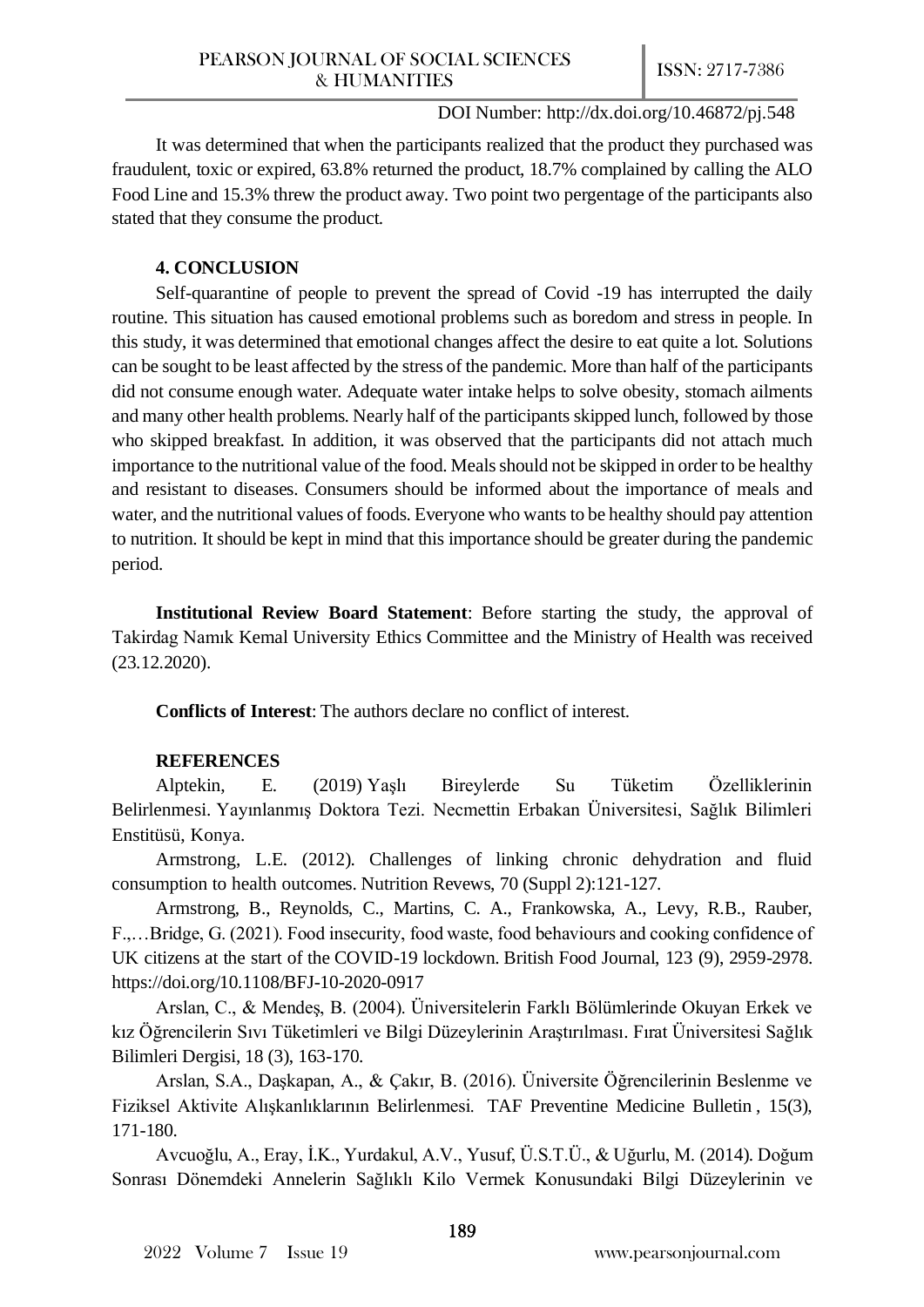Tutumlarının Sorgulanması. Ankara Medical Journal, 14(4), 144-150. <https://doi.org/10.17098/amj.62239>

Baysal, A. (1993). Beslenme Kültürümüz. Ankara: Kültür Bakanlığı Yayınları.

Berkel, M. (2011). Trakya Bölgesi'ndeki Üniversitelerde Çalışan Akademik Personelin Beslenme Alışkanlıkları Üzerine Bir Araştırma. Yayınlanmış Yüksek Lisans Tezi. Namık Kemal Üniversitesi, Fen Bilimleri Enstitüsü, Tekirdağ.

Blauw, Y.H., Keller, G.H.M., Kovvenhoven, T., & [Theunissen, T.J.J.M.](https://library.wur.nl/WebQuery/wurpubs?q=Theunissen) (1976). De invloed van verschillende bereidingswijzen van groenten en aardappelen voor het behoud van voedingswaarden en sensorische eigenschappen. Voeding, 6, 298-314.

Chang, T., Ravi, N., Plegue, M.A., Sonneville, K.R., & Davis, M.M. (2016). Inadequate hydration, BMI, and obesity among US adults: NHANES 2009–2012. The Annals of Family Medicine, 14(4), 320-324[. https://doi.org/10.1370/afm.1951](https://doi.org/10.1370/afm.1951)

Çiftçi, A.K., & Şeker, İ.T. (2021). Geleneksel Pişirme Tekniklerinin Koronavirüse Yakalanma Üzerine Etkisi. Türk Turizm Araştırmaları Dergisi*, 5*(3), 1739-1755. <https://doi.org/10.26677/TR1010.2021.817>

Çulfa, S., Yıldırım, E., & Bayram, B. (2021). COVID-19 Pandemi Süresince İnsanlarda Değişen Beslenme Alışkanlıkları İle Obezite İlişkisi. Online Türk Sağlık Bilimleri Dergisi, 6(1), 135-142. <https://doi.org/10.26453/otjhs.798631>

Dazıroğlu, M.E.Ç., Yıldız, M., & Akbulut, G. (2021). COVID-19 Pandemisine Diyetetik Bakış: Besin, Besin Destekleri ve Tıbbi Beslenme Tedavisi. ERÜ Sağlık Bilimleri Fakültesi Dergisi, 8(1), 13-22.

Dennis, E.A., Dengo, A.L., Comber, D.L., Flack, K.D., Savla, J., Davy, K.P., & Davy, B.M. (2010). Water consumption increases weight loss during a hypocaloric diet intervention in middle-aged and older adults. Obesity, 18(2),300- 307. <https://doi.org/10.1038/oby.2009.235>

Di Renzo, L., Gualtieri, P., Pivari, F., Soldati, L., Attinà, A., Cinelli, G., …De Lorenzo, A. (2020). Eating habits and lifestyle changes during COVID-19 lockdown: an Italian survey. Journal of Translational Medicine, 18(1), 1-15.

Dilber, A., & Dilber, F. (2020). Koronavirüs (COVID-19) Salgınının Bireylerin Beslenme Alışkanlıkları Üzerindeki Etkisi: Karaman İli Örneği. Journal of Tourism and Gastronomy Studies, 8(3), 2144-2162[. https://doi.org/10.21325/jotags.2020.653](https://doi.org/10.21325/jotags.2020.653)

Dunn, C.G., Kenney, E., Fleischhacker, S.E., & Bleich, S.N. (2020). Feeding low-income children during the Covid-19 pandemic. New England Journal of Medicine, 382(18), e40. 1-3. <https://doi.org/10.1056/NEJMp2005638>

Duyff, R.L. (2003). Amerikan Diyetisyenler Derneği'nin Geliştirilmiş Besin ve Beslenme Rehberi. İstanbul: Acar Matbaacılık.

Erçim, R.E., & Bulut, S., (2020). Turnagöl, H. Yetişkin Bireylerin Sıvı Tüketim Durumu ve Vücut Kompozisyonlarının İncelenmesi. 2018, [https://www.bingol.edu.tr/documents/Yetişkin%20Bireylerin%20Sıvı%20tüketim%20Durumu](https://www.bingol.edu.tr/documents/Yetişkin%20Bireylerin%20Sıvı%20tüketim%20Durumu%20ve%20Vücut%C5%9Fkin%20Bireylerin%20S%C4%B1v%C4%B1%252%20Kompozisyonlarının%20İncelenmesi.pdf) [%20ve%20Vücut%C5%9Fkin%20Bireylerin%20S%C4%B1v%C4%B1%2%20Kompozisyonl](https://www.bingol.edu.tr/documents/Yetişkin%20Bireylerin%20Sıvı%20tüketim%20Durumu%20ve%20Vücut%C5%9Fkin%20Bireylerin%20S%C4%B1v%C4%B1%252%20Kompozisyonlarının%20İncelenmesi.pdf) [arının%20İncelenmesi.pdf](https://www.bingol.edu.tr/documents/Yetişkin%20Bireylerin%20Sıvı%20tüketim%20Durumu%20ve%20Vücut%C5%9Fkin%20Bireylerin%20S%C4%B1v%C4%B1%252%20Kompozisyonlarının%20İncelenmesi.pdf) (20.04.2022)

Erdoğan, R. (2021). Pandemi Döneminde Beden Eğitimi ve Spor Yüksekokulu Öğrencilerinin Beslenme Alışkanlıkları ve Fiziksel Aktivite Düzeylerinin Belirlenmesi. OPUS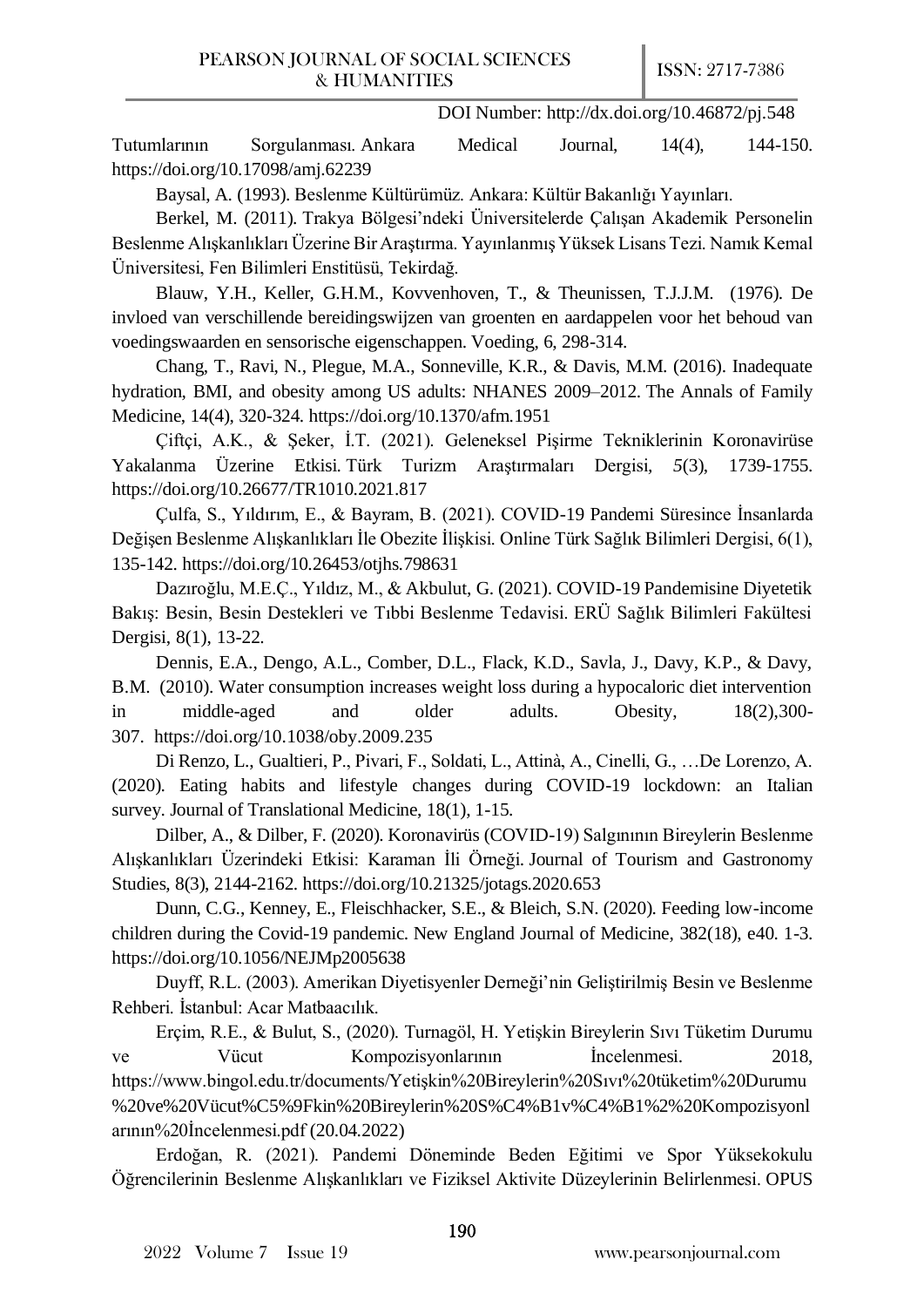Uluslararası Toplum Araştırmaları Dergisi, 17 (Pandemi Özel Sayısı), 3276 - 3295. <https://doi.org/10.26466/opus.862585>

Ermiş, E., Doğan, E., & Erilli, N. (2015). Üniversite Öğrencilerinin Beslenme Alişkanliklarinin İncelenmesi: Ondokuz Mayis Üniversitesi Örneği. Spor ve Performans Araştırmaları Dergisi, 6(1), 30-40. <https://doi.org/10.17155/spd.67561>

Ersoy, G. (1993). Sporcu İçeceklerinin Özellikleri. Atletizm Bilim ve Teknoloji Dergisi, 1(9), 19.

Eryılmaz, L.C. (2004). Yemek Pişirme Teknikleri-Çeşitleri Beslenme Yemek Görgü Kuralları. İstanbul: Remzi Kitabevi.

Eskici, G. (2020). Covid-19 Pandemisi: Karantina İçin Beslenme Önerileri. Anatolian Clinic the Journal of Medical Sciences, 25(Special Issue on COVID 19), 124-129. <https://doi.org/10.21673/anadoluklin.722546>

Etçioğlu, E., & Aydın, A. (2020). Birinci Basamakta Dispepsi Şşikayeti Olan Erişkin Hastaya Klinik Yaklaşım. Sakarya Tıp Dergisi, 10(Özel Sayı), 69-75. <https://doi.org/10.31832/smj.747308>

Garg, S., Kim, L., Whitaker, M., O'Halloran, A., Cummings, C., Holstein, R., ... Fry, A. (2020). Hospitalization rates and characteristics of patients hospitalized with laboratoryconfirmed coronavirus disease 2019-COVID-NET, 14 States, March 1-30. [Morbidity and](https://www.cdc.gov/mmwr/index.html)  [Mortality Weekly Report,](https://www.cdc.gov/mmwr/index.html) 69(15),458-464.<https://doi.org/10.15585/mmwr.mm6915e3>

Garipoğlu, G., & Bozar, N. (2020). Covid-19 Salgınında Sosyal İzolasyonda Olan Bireylerin Beslenme Alışkanlıklarındaki Değişiklikler. Pearson Journal of Social Sciences & Humanities, 6(6), 100-113.<https://doi.org/10.46872/pj.62>

Górnicka, M., Drywień, M.E., Zielinska, M.A., &Hamułka, J. (2020). Dietary and lifestyle changes during COVID-19 and the subsequent lockdowns among Polish adults: A Crosssectional online survey PLifeCOVID-19 study. Nutrients, 12(8), 2324.

Güçlü, L.P. (2016). Obez Bireylerde Ağırlık Kaybı ile Antropometrik Ölçümler, Bazı Biyokimyasal Bulgular ve Yaşam Kalitesi Arasındaki İlişkisinin Belirlenmesi. Yayınlanmış Yüksek Lisans Tezi. Başkent Üniversitesi, Sağlık Bilimleri Enstitüsü, Ankara.

Güler, B., & Özçelik, A.Ö. (2002). Çalışan ve Çalışmayan Kadınların Yiyecek Satın Alma-Hazırlama Davranışları Üzerinde Bir Araştırma. Ankara: Ankara Üniversitesi Ev Ekonomisi Mezunları Derneği Yayınlan Bilim Serisi: 3, Ankara Üniversitesi Basımevi.

Güneş, G., Genç, M., & Pehlivan, E. (2000). Yeşilyurt Sağlık Ocağı Bölgesindeki Erişkin Kadınlarda Obezite. Turgut Özal Tıp Merkezi Dergisi,7(1), 48-53.

Işık, E., Kanbay, Y., Aslan, Ö., Işık, K., & Çınar, S. (2013). Aile Hekimliği Birimine Başvuran Bireylerde Obezite Sıklığı ve İlişkili Etmenler: Artvin Örneği. Florence Nightingale Hemşirelik Dergisi, 21(2), 107-115.

Karataş, M.E., & Günay, T. (2013). Obez Kadınlarda Davranışsal Tedavinin Beslenme Davranışına Etkisi. Beslenme ve Diyet Dergisi, 41(3), 194-201. <https://www.beslenmevediyetdergisi.org/index.php/bdd/article/view/228/189>

Koruk, İ., & Şahin, T.K. (2005). Konya Fazilet Uluışık Sağlık Ocağı Bölgesinde 15-49 Yaş Grubu Ev Kadınlarında Obezite Prevalansı ve Risk Faktörleri. Genel Tıp Dergisi, 15(4), 147-155.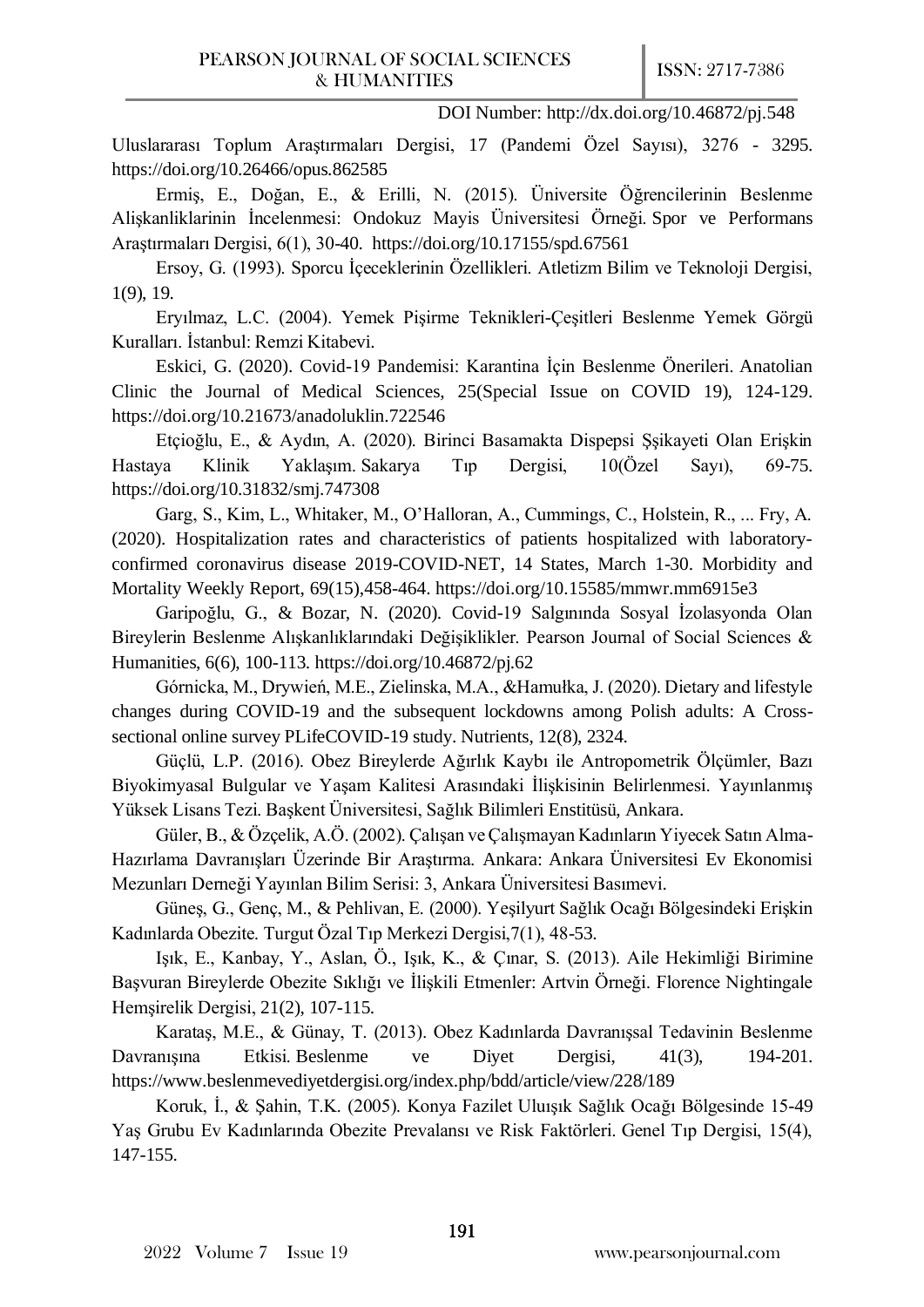Macit, M.S. (2020). Covid-19 Salgını Sonrası Yetişkin Bireylerin Beslenme Alışkanlıklarındaki Değişikliklerin Değerlendirilmesi. Mersin Üniv Saglık Bilimleri Dergisi, 13(3), 277-288. <https://doi.org/10.26559/mersinsbd.769698>

Malhotra, Y. (1994). Controlling copyright infringements of intellectual property: The case of computer software-part one. Journal of Systims Management, 45(6), 32.

Mattes, R.D. (2010). Hunger and thirst: issues in measurement and prediction of eating and drinking. Physiology & Behavior, 100(1), 22-32.

Medicana. (2022). [https://www.medicana.com.tr/saglik-rehberi-detay/12142/mide](https://www.medicana.com.tr/saglik-rehberi-detay/12142/mide-agrisi-nedir)[agrisi-nedir](https://www.medicana.com.tr/saglik-rehberi-detay/12142/mide-agrisi-nedir) (15 Nisan 2022).

Miglio, C., Chiavaro, E., Visconti, A., Fogliano, V., & Pellegrini, N. (2008). Effects of different cooking methods on nutritional and physicochemical characteristics of selected vegetables. Journal of Agricultural and Food Chemistry, 56:139-147. <https://doi.org/10.1021/jf072304b>

Moynihan, A.B., Van Tilburg, W.A., Igou, E.R., Wisman, A., Donnelly, A.E., & Mulcaire, J.B. (2015). Eaten up by boredom: Consuming food to escape awareness of the bored self. Frontiers in Psychology, 6, 369. <https://doi.org/10.3389/fpsyg.2015.00369>

Muckelbauer, R., Sarganas, G., Grüneis, A., & Müller-Nordhorn, J. (2013). Association between water consumption and body weight outcomes: a systematic review. The American Journal of Clinical Nutrition, 98(2), 282-299.

Müftüoğlu, S., & Karataş, Y.F. (2021). Sağlık Yüksekokulu Öğrencilerinin Yeme Farkındalığı Durumlarının Değerlendirilmesi. Sağlık Bilimlerinde Eğitim Dergisi, 3(1), 24-33.

Muscogiuri, G., Barrea, L., Savastano, S., & Colao, A. (2020). Nutritional recommendations for COVID-19 quarantine. European Journal of Clinical Nutrition, 74(6), 850- 851.<https://doi.org/10.1038/s41430-020-0635-2>

O'Connell, B.N., Weinheimer, E.M., Martin, B.R., Weaver, C.M., & Campbell, W.W. (2011). Water turnover assessment in overweight adolescents. Obesity, 19(2), 292-297.

Ohkuma, T., Hirakawa, Y., Nakamura, U., Kiyohara, Y., Kitazono, T., & Ninomiya, T. (2015). Association between eating rate and obesity: a systematic review and metaanalysis. International Journal of Obesity, 39(11), 1589-1596.

Olcay, A., & Akçi, Y. (2014). Adıyaman ve Gaziantep'te Yaşayan İnsanların Fast-Food iİşletmelerini Tercih Nedenlerinin Faktörler İtibariyle Ortaya Konmasına Yönelik Bir Uygulama. Yönetim ve Ekonomi Araştırmaları Dergisi, 12(24), 158-181.

Öztayıncı, N. (2019). Beden Kütle İndeksi Farklı Yetişkin Kadınlarda Yeme Tutumu ve Beslenme Durumu Arasındaki İlişkinin Değerlendirilmesi. Yayınlanmış Yüksek Lisans Tezi. Hacettepe Üniversitesi, Sağlık Bilimleri Enstitüsü, Ankara.

Parretti, H.M., Aveyard, P., Blannin, A., Clifford, S.J., Coleman, S. J., Roalfe, A., & Daley, A.J. (2015). Efficacy of water preloading before main meals as a strategy for weight loss in primary care patients with obesity: RCT. Obesity, 23(9), 1785-1791.

Prasetyo, Y.T., Tanto, H., Mariyanto, M., Hanjaya, C., Young, M.N., Persada, S.F., ... Redi, A.A.N.P. (2021). Factors affecting customer satisfaction and loyalty in online food delivery service during the COVID-19 pandemic: Its relation with open innovation. Journal of Open Innovation: Technology, Market, and Complexity, 7(1), 76.